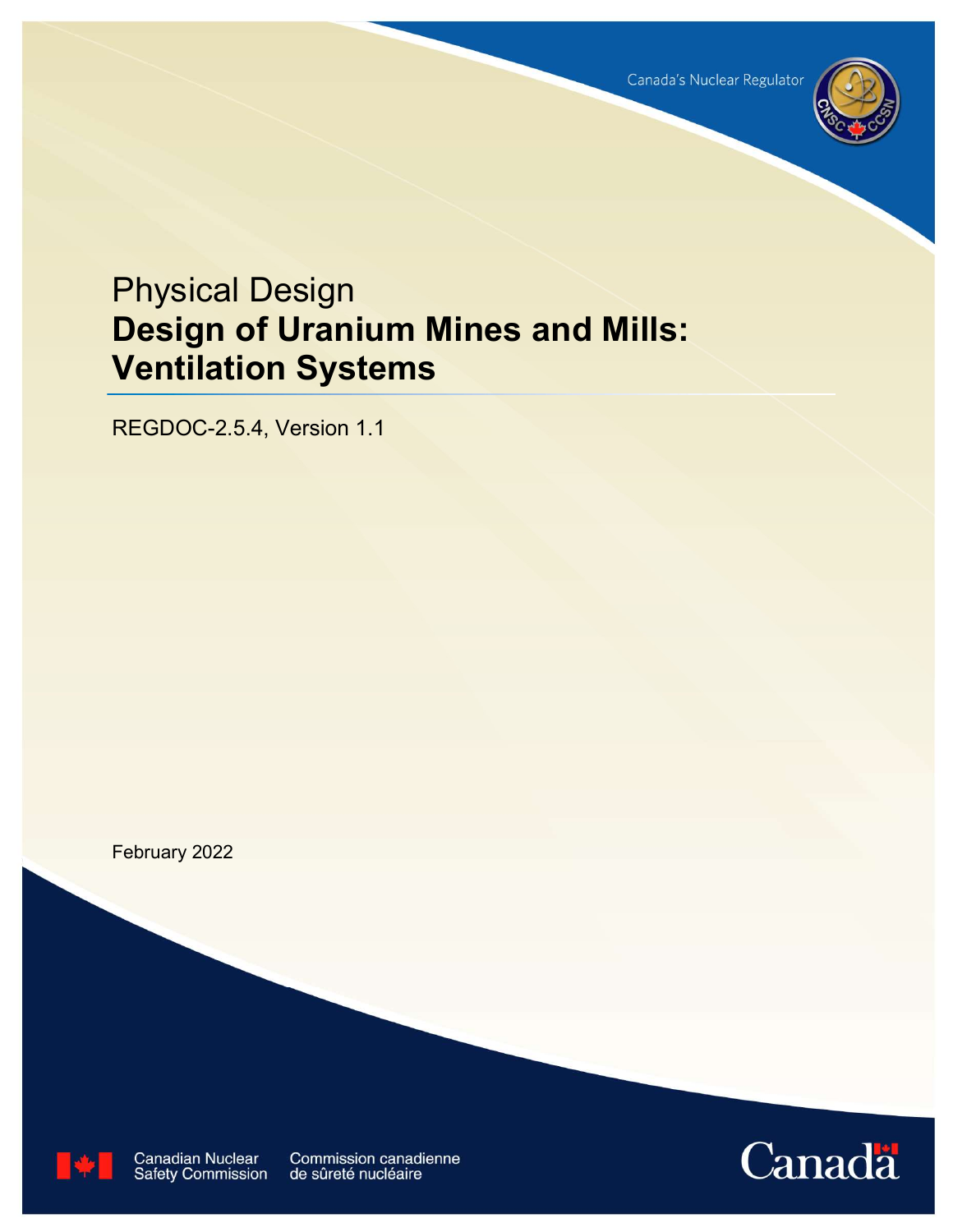#### Design of Uranium Mines and Mills: Ventilation Systems

Regulatory document REGDOC-2.5.4, Version 1.1

© Canadian Nuclear Safety Commission (CNSC) 2018 PWGSC catalogue number CC172-191/2022E-PDF ISBN 978-0-660-41605-2

Extracts from this document may be reproduced for individual use without permission provided the source is fully acknowledged. However, reproduction in whole or in part for purposes of resale or redistribution requires prior written permission from the Canadian Nuclear Safety Commission.

Également publié en français sous le titre : Conception des mines et des usines de concentration d'uranium : Systèmes de ventilation, version 1.1

#### Document availability

This document can be viewed on the CNSC website. To request a copy of the document in English or French, please contact:

Canadian Nuclear Safety Commission 280 Slater Street P.O. Box 1046, Station B Ottawa, Ontario K1P 5S9 CANADA

Tel.: 613-995-5894 or 1-800-668-5284 (in Canada only) Fax: 613-995-5086 Email: consultation@cnsc-ccsn.gc.ca Website: nuclearsafety.gc.ca Facebook: facebook.com/CanadianNuclearSafetyCommission YouTube: youtube.com/cnscccsn Twitter: @CNSC\_CCSN LinkedIn: linkedin.com/company/cnsc-ccsn

#### Publishing history

| March 2018    | Version 1.0 |
|---------------|-------------|
| February 2022 | Version 1.1 |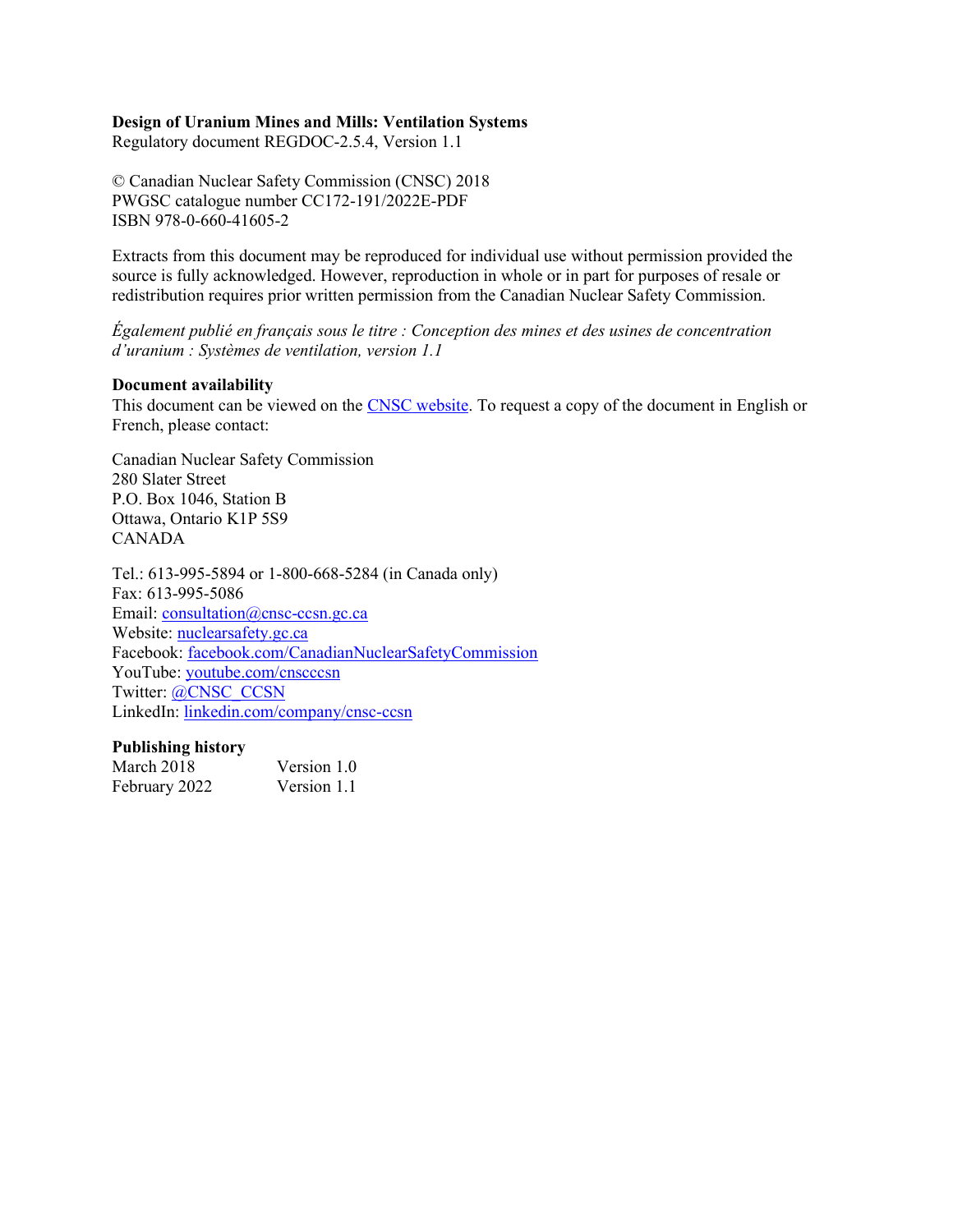## Preface

This regulatory document is part of the CNSC's Physical design series of regulatory documents, which also covers design for reactor facilities, laboratories and medical facilities. The full list of regulatory document series is included at the end of this document and can also be found on the CNSC's website.

REGDOC-2.5.4, Design of Uranium Mines and Mills: Ventilation Systems, is a guide to help persons meet the requirements for submitting ventilation-related information when applying for a CNSC licence to prepare a site for and construct, operate or decommission a uranium mine or mill.

This document supersedes regulatory document G-221, A Guide to Ventilation Requirements for Uranium Mines and Mills, published in June 2003.

REGDOC-2.5.4 is intended to form part of the safety and control measures to be described in a licence application and the documents needed to support that application.

Guidance contained in this document exists to inform the applicant, to elaborate further on requirements or to provide direction to licensees and applicants on how to meet requirements. It also provides more information about how CNSC staff evaluate specific problems or data during their review of licence applications. Licensees are expected to review and consider guidance; should they choose not to follow it, they should explain how their chosen alternate approach meets regulatory requirements.

A graded approach, commensurate with risk, may be defined and used when applying the requirements and guidance contained in this regulatory document. The use of a graded approach is not a relaxation of requirements. With a graded approach, the application of requirements is commensurate with the risks and particular characteristics of the facility or activity.

An applicant or licensee may put forward a case to demonstrate that the intent of a requirement is addressed by other means and demonstrated with supportable evidence.

The requirements and guidance in this document are consistent with modern national and international practices addressing issues and elements that control and enhance nuclear safety. In particular, they establish a modern, risk-informed approach to the categorization of accidents – one that considers a full spectrum of possible events, including events of greatest consequence to the public.

Version 1.1 includes administrative updates to references to the Secretariat. As of January 1, 2022, the Commission Secretariat was renamed the Commission Registry and the Commission Secretary became the Commission Registrar.

Important note: Where referenced in a licence either directly or indirectly (such as through licenseereferenced documents), this document is part of the licensing basis for a regulated facility or activity.

The licensing basis sets the boundary conditions for acceptable performance at a regulated facility or activity, and establishes the basis for the CNSC's compliance program for that regulated facility or activity.

Where this document is part of the licensing basis, the word "shall" is used to express a requirement to be satisfied by the licensee or licence applicant. "Should" is used to express guidance or that which is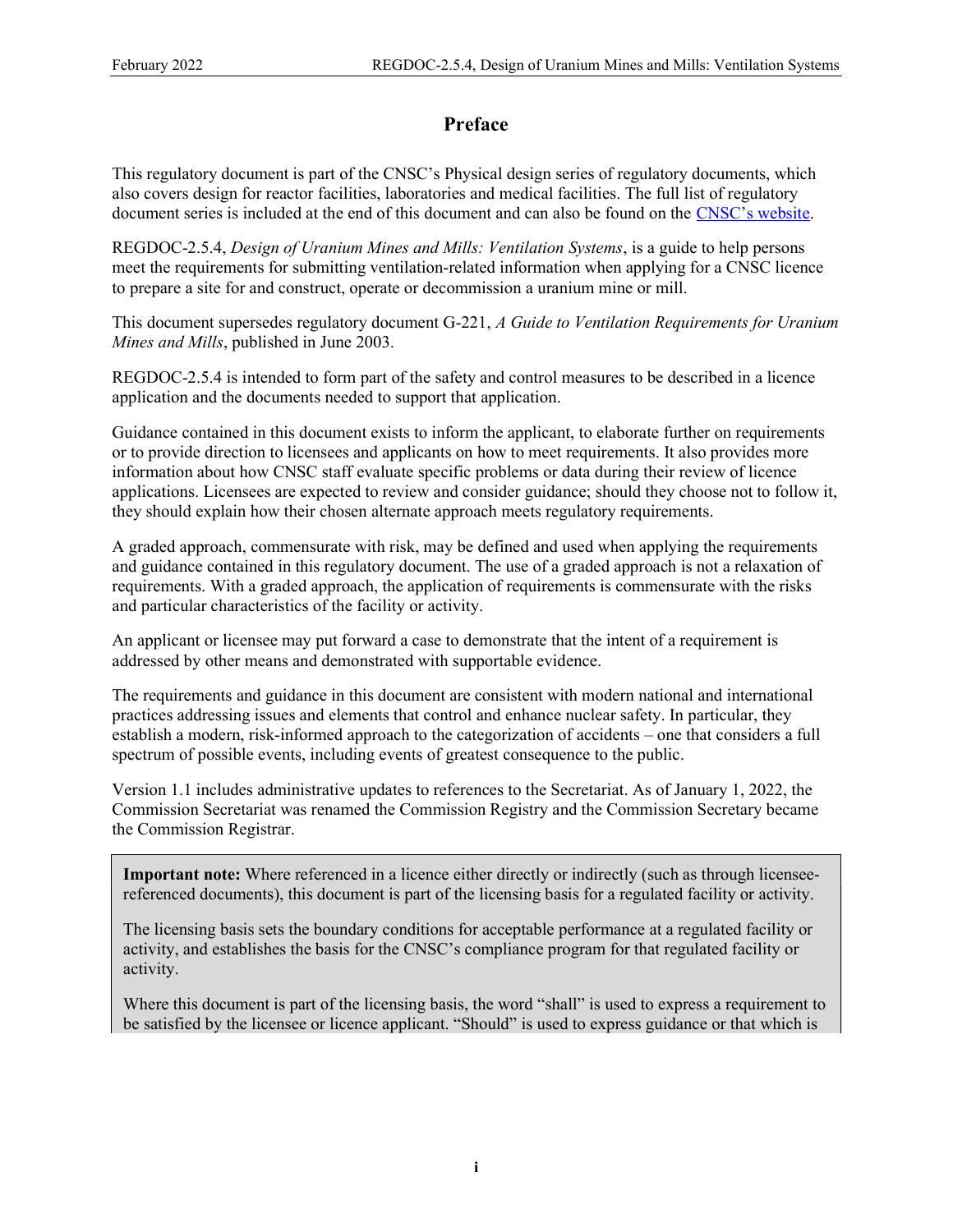advised. "May" is used to express an option or that which is advised or permissible within the limits of this regulatory document. "Can" is used to express possibility or capability.

Nothing contained in this document is to be construed as relieving any licensee from any other pertinent requirements. It is the licensee's responsibility to identify and comply with all applicable regulations and licence conditions.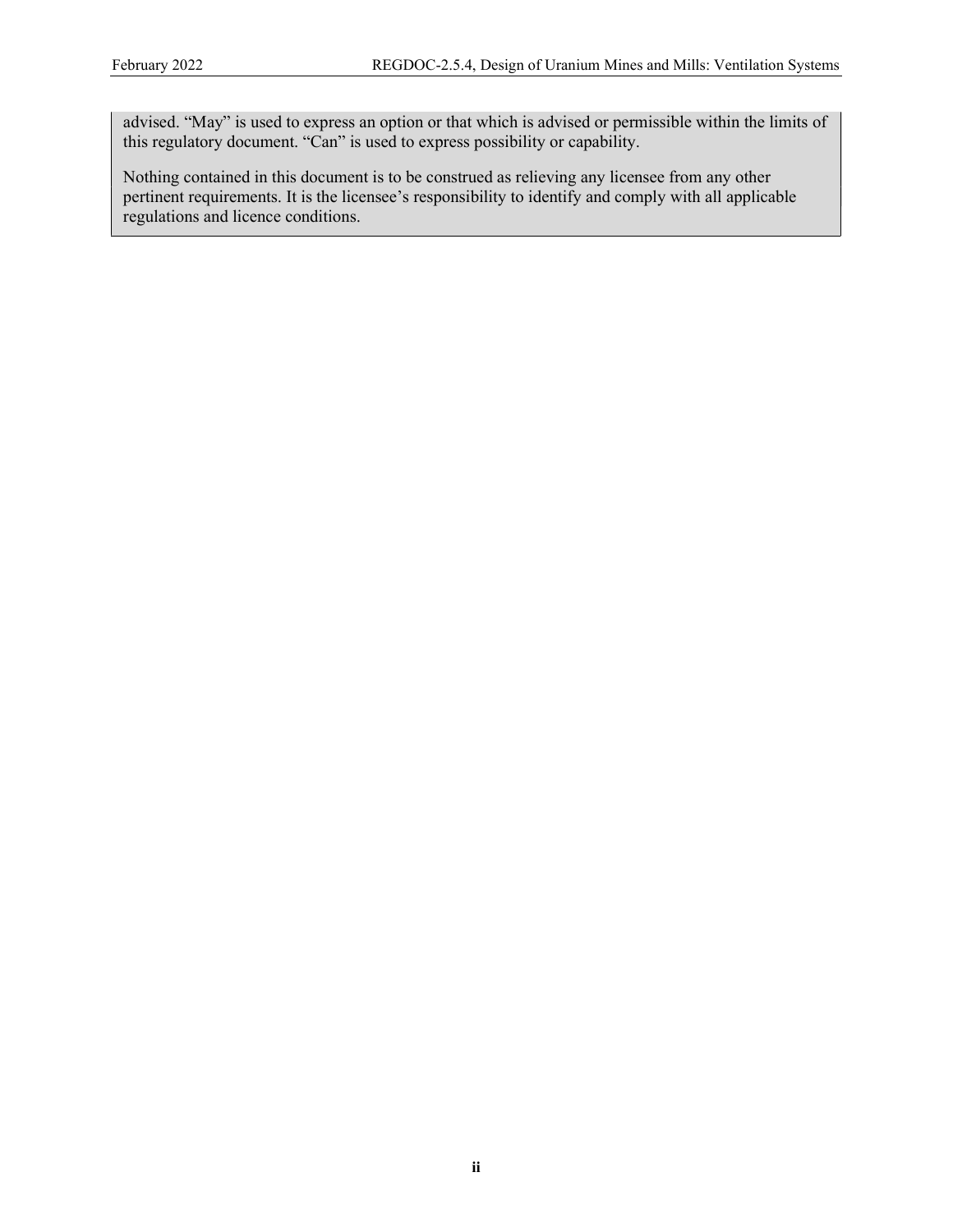# **Table of Contents**

| $\mathbf{1}$ .   |     |  |  |
|------------------|-----|--|--|
|                  | 1.1 |  |  |
|                  | 1.2 |  |  |
|                  | 1.3 |  |  |
| 2.               |     |  |  |
|                  | 2.1 |  |  |
|                  | 2.2 |  |  |
|                  | 2.3 |  |  |
|                  | 2.4 |  |  |
| 3.               |     |  |  |
| $\overline{4}$ . |     |  |  |
|                  | 4.1 |  |  |
|                  | 4.2 |  |  |
|                  | 4.3 |  |  |
|                  | 4.4 |  |  |
| 5.               |     |  |  |
|                  |     |  |  |
|                  |     |  |  |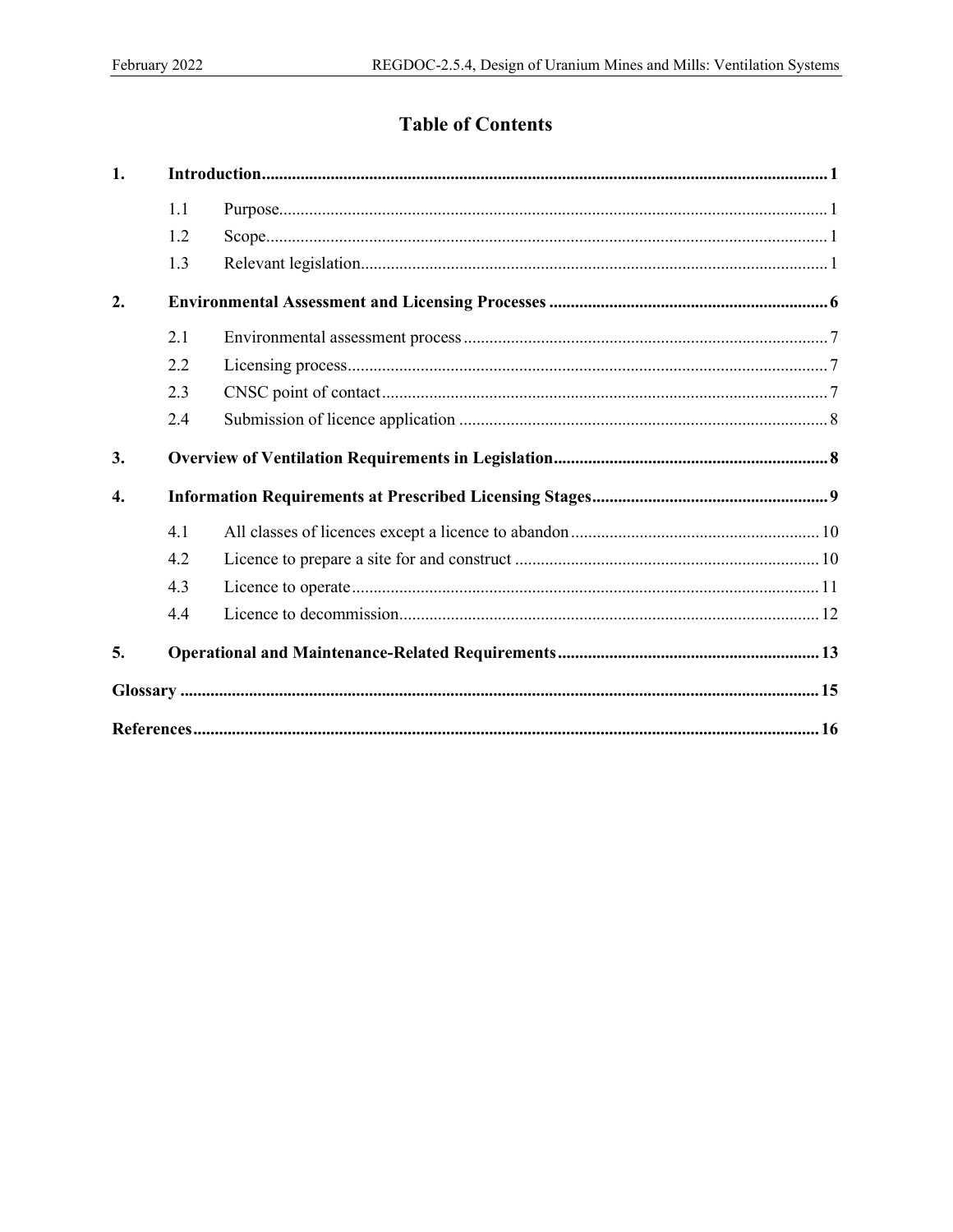# Design of Uranium Mines and Mills: Ventilation Systems

#### 1. Introduction

#### 1.1 Purpose

REGDOC-2.5.4, Design of Uranium Mines and Mills: Ventilation Requirements, aims to help persons address the requirements for submitting ventilation-related information when applying for a CNSC licence to prepare a site for and construct, operate or decommission a uranium mine or mill.

Provincial and territorial mining regulations for ventilation apply, unless exceeded by the requirements for nuclear safety noted in this document.

This regulatory document is also intended to help applicants for a uranium mine or mill licence understand their operational and maintenance obligations for ventilation systems.

#### 1.2 Scope

REGDOC-2.5.4 is relevant to any application for a CNSC licence to prepare a site for and construct, operate or decommission a uranium mine or mill. This guide summarizes the ventilation-related obligations of uranium mine and mill licensees, and also describes and discusses the ventilationrelated information that licence applicants should typically submit to meet regulatory requirements.

The regulatory document pertains to any ventilation of uranium mines and mills for the purpose of assuring the radiation safety of workers and onsite personnel. This ventilation may be associated with any underground or surface area or premise that is licensable by the CNSC as part of a uranium mine or mill. These areas and premises typically include mine workings, mill buildings, and other areas or premises involving or potentially affected by radiation or radioactive materials. Examples of the latter include offices, effluent treatment plants, cafeterias, lunchrooms and personnel change rooms.

This document may also assist in the design ventilation systems for deep geologic repositories.

#### 1.3 Relevant legislation

The provisions of the *Nuclear Safety and Control Act* (NSCA) and regulations that are relevant to this regulatory document include:

 Section 26 of the NSCA states that "no person shall, except in accordance with a licence, (a) possess, transfer, import, export, use or abandon a nuclear substance, prescribed equipment or prescribed information;

(b) mine, produce, refine, convert, enrich, process, reprocess, package, transport, manage, store or dispose of a nuclear substance;

(c) produce or service prescribed equipment;

(d) operate a dosimetry service for the purposes of this Act;

(e) prepare a site for, construct, operate, modify, decommission or abandon a nuclear facility; or (f) construct, operate, decommission or abandon a nuclear-powered vehicle or bring a nuclear powered vehicle into Canada."

Section 7 of the *General Nuclear Safety and Control Regulations* states that "An application for a licence or for the renewal, suspension in whole or in part, amendment, revocation or replacement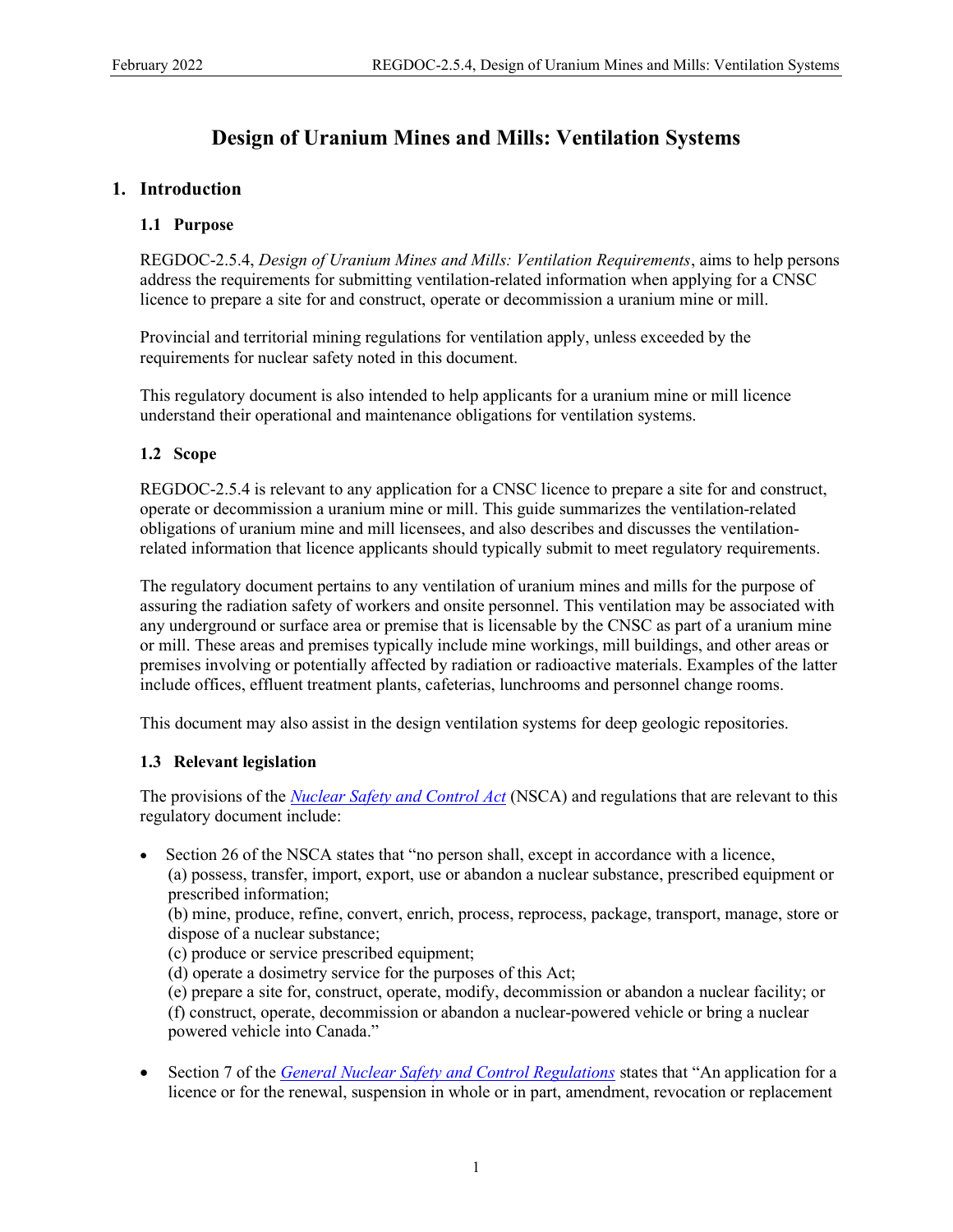of a licence may incorporate by reference any information that is included in a valid, expired or revoked licence."

• Section 15 of the *General Nuclear Safety and Control Regulations* states that "Every applicant for a licence and every licensee shall notify the Commission of

(a) the persons who have authority to act for them in their dealings with the Commission; (b) the names and position titles of the persons who are responsible for the management and control of the licensed activity and the nuclear substance, nuclear facility, prescribed equipment or prescribed information encompassed by the licence; and

(c) any change in the information referred to in paragraphs (a) and (b), within 15 days after the change occurs."

Section 3 of the *Uranium Mines and Mills Regulations* (UMMR) states that "An application for a licence in respect of a uranium mine or mill, other than a licence to abandon, shall contain the following information in addition to the information required by section 3 of the *General Nuclear* Safety and Control Regulations:

(a) in relation to the plan and description of the mine or mill,

(i) a description of the site evaluation process and of the investigations and preparatory work to be done at the site and in the surrounding area,

(ii) a surface plan indicating the boundaries of the mine or mill and the area where the activity to be licensed is proposed to be carried on,

(iii) a plan showing the existing and planned structures, excavations and underground development

(iv) a description of the mine or mill, including the installations, their purpose and capacity, and any excavations and underground development,

(v) a description of the site geology and mineralogy,

(vi) a description of any activity that may have an impact on the development of the mine or mill, including any mining-related activity that was carried on at the site before the date of submission of the application to the Commission,

(vii) a description of the design of and the maintenance program for every eating area,

(viii) the proposed plan for the decommissioning of the mine or mill, and

(ix) a description of the proposed emergency power systems and their capacities;

(b) in relation to the activity to be licensed,

(i) a description of and the schedule for the planned activity,

(ii) a description of the proposed methods for carrying on the activity,

(iii) a list of the categories of material proposed to be mined and a description of the criteria used to determine those categories,

(iv) the anticipated duration of the activity, and

(v) the proposed quality assurance program for the activity;

(c) in relation to the environment and waste management,

(i) the program to inform persons living in the vicinity of the mine or mill of the general nature and characteristics of the anticipated effects of the activity to be licensed on the environment and the health and safety of persons,

(ii) the program to determine the environmental baseline characteristics of the site and the surrounding area,

(iii) the effects on the environment that may result from the activity to be licensed, and the measures that will be taken to prevent or mitigate those effects,

(iv) the proposed positions for and qualifications and responsibilities of environmental protection workers,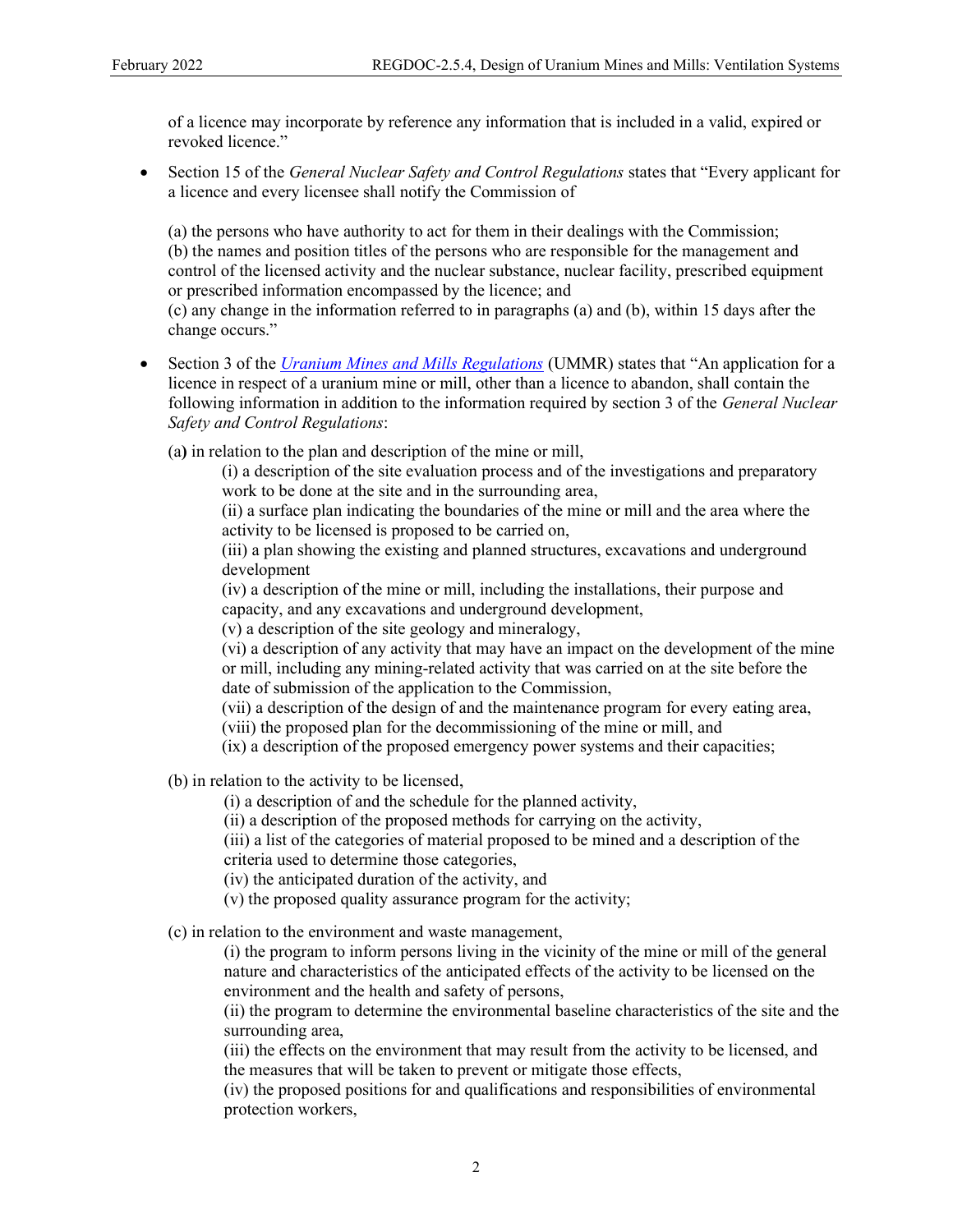(v) the proposed environmental protection policies and programs,

(vi) the proposed effluent and environmental monitoring programs,

(vii) the proposed location, the proposed maximum quantities and concentrations, and the anticipated volume and flow rate of releases of nuclear substances and hazardous substances into the environment, including their physical, chemical and radiological characteristics,

(viii) the proposed measures to control releases of nuclear substances and hazardous substances into the environment,

(ix) a description of the anticipated liquid and solid waste streams within the mine or mill, including the ingress of fresh water and any diversion or control of the flow of uncontaminated surface and ground water,

(x) the proposed measures to prevent or mitigate the effects of accidental releases of nuclear substances and hazardous substances on the environment, the health and safety of persons and the maintenance of security, including measures to

(A) assist off-site authorities in planning and preparing to limit the adverse effects of an accidental release,

(B) notify off-site authorities of an accidental release or the imminence of an accidental release,

(C) report information to off-site authorities during and after an accidental release,

(D) assist off-site authorities in dealing with the adverse effects of an accidental release, and

(E) test the implementation of the measures to control the adverse effects of an accidental release,

(xi) the anticipated quantities, composition and characteristics of backfill, and

(xii) a description of the proposed waste management system;

(d) in relation to health and safety,

(i) the effects on the health and safety of persons that may result from the activity to be licensed, and the measures that will be taken to prevent or mitigate those effects, (ii) the proposed program for selecting, using and maintaining personal protective equipment,

(iii) the proposed worker health and safety policies and programs,

(iv) the proposed positions for and qualifications and responsibilities of radiation protection workers,

(v) the proposed training program for workers,

(vi) the proposed measures to control the spread of any radioactive contamination,

(vii) the proposed ventilation and dust control methods and equipment for controlling air quality, and

(viii) the proposed level of effectiveness of and inspection schedule for the ventilation and dust control systems; and

(e) in relation to security, the proposed measures to alert the licensee to acts of sabotage or attempted sabotage at the mine or mill."

#### • Section 4 of the UMMR states that:

 $(1)$  In this section, *action level* means a specific dose of radiation or other parameter that, if reached, may indicate a loss of control of part of a licensee's radiation protection program or environmental protection program, and triggers a requirement for specific action to be taken.

(2) An application for a licence in respect of a uranium mine or mill, other than a licence to abandon, shall contain a proposed code of practice that includes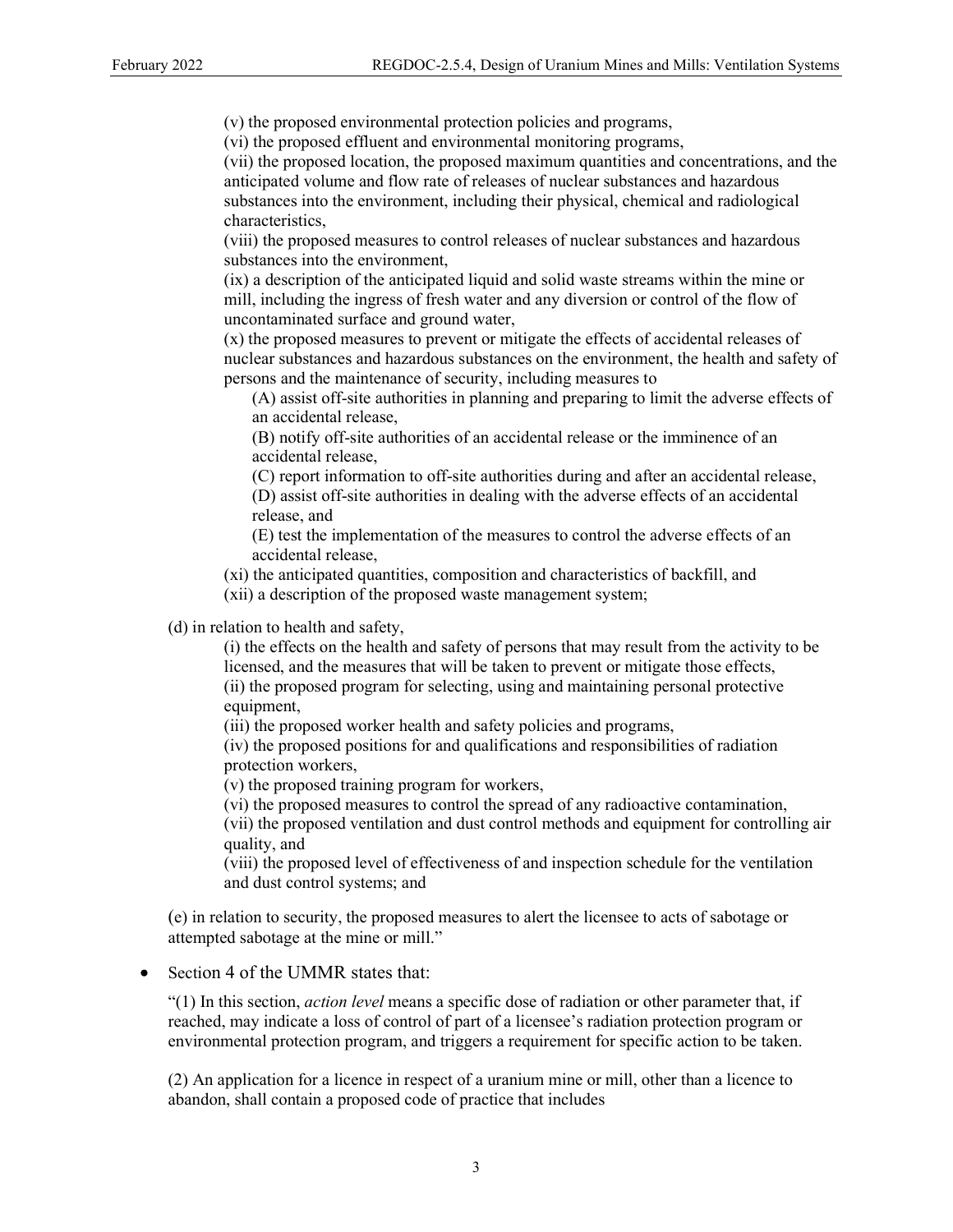- (a) any action level that the applicant considers appropriate for the purpose of this subsection;
- (b) a description of any action that the applicant will take if an action level is reached; and
- (c) the reporting procedures that will be followed if an action level is reached."
- Section 5 of the UMMR states that:

"(1) An application for a licence to prepare a site for and construct a uranium mine shall contain the following information in addition to the information required by section 3 and subsection 4(2):

(a) a description of the proposed design of the mine;

(b) the proposed construction program, including its schedule;

(c) a description of the components, systems and equipment proposed to be installed at the mine, including their design operating conditions;

(d) the proposed quality assurance program for the design of the mine;

(e) the results of a process-hazard analysis and a description of how those results have been taken into account;

(f) a description of the proposed design, construction and operation of the waste management system, including the measures to monitor its construction and operation, the construction schedule, the contingency plans for construction and the measures to control the movement of water in existing waterways;

(g) a description of the proposed disposition of the ore;

(h) the anticipated quantities and grade of ore and waste rock that will be removed, their proposed storage location, and the proposed method, program and schedule, for their removal and disposal;

(i) the proposed mining methods and programs; and

(j) the proposed commissioning plan for the components, systems and equipment to be installed at the mine.

(2) An application for a licence to prepare a site for and construct a uranium mill shall contain the following information in addition to the information required by section 3 and subsection 4(2):

(a) a description of the proposed design of the mill;

(b) the proposed construction program, including its schedule;

(c) a description of the components, systems and equipment proposed to be installed at the mill, including their design operating conditions;

(d) the proposed quality assurance program for the design of the mill;

(e) the results of a process-hazard analysis and a description of how those results have been taken into account;

(f) a description of the proposed design, construction and operation of the waste management system, including the measures to monitor its construction and operation, the construction schedule, the contingency plans for construction and the measures to control the movement of water in existing waterways;

(g) the proposed milling methods and programs;

(h) a description of all proposed laboratory facilities and programs; and

(i) the proposed commissioning plan for the components, systems and equipment to be installed at the mill."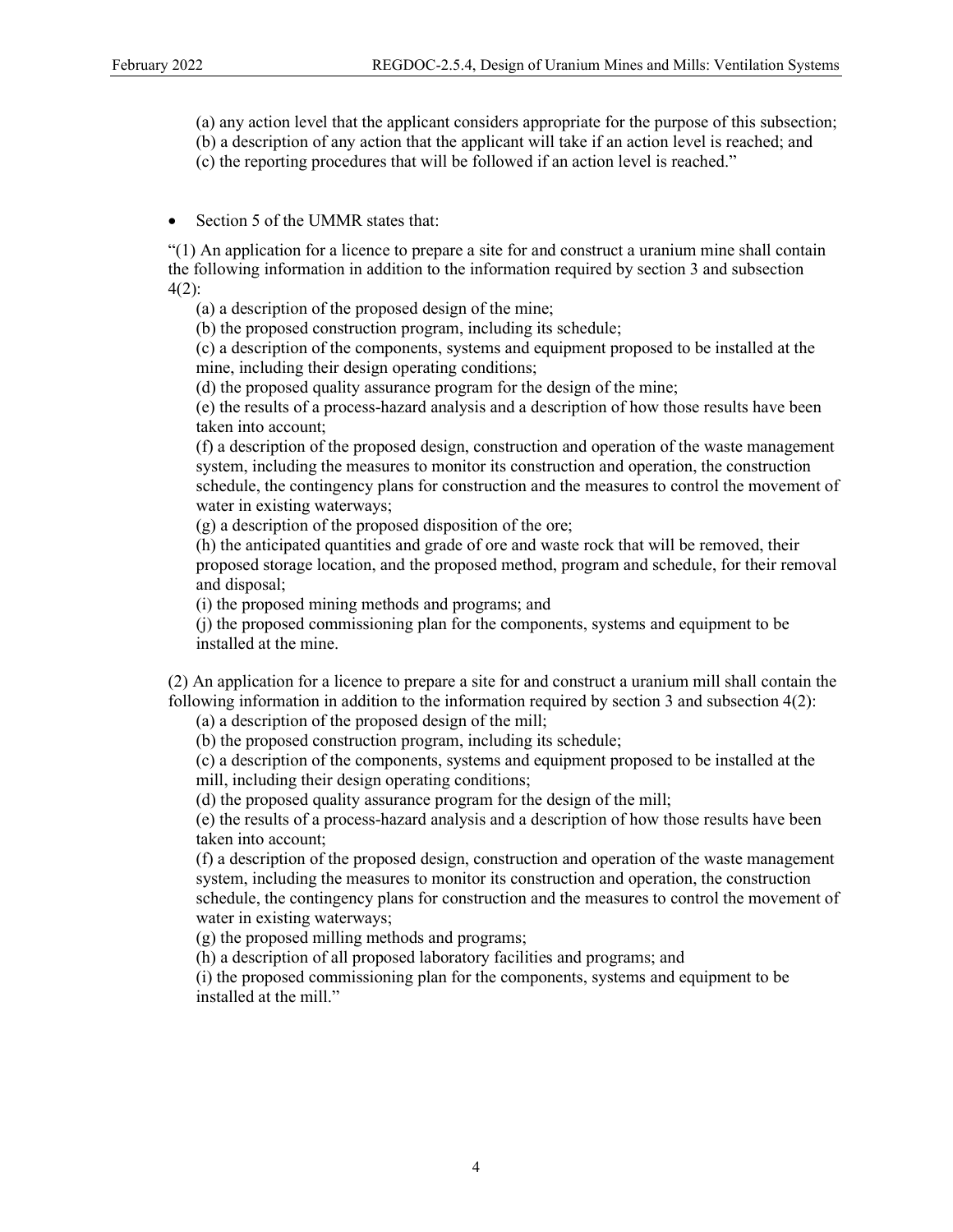• Section 6 of the UMMR states that:

"(1)An application for a licence to operate a uranium mine shall contain the following information in addition to the information required by section 3 and subsection  $4(2)$ :

(a) the results of any commissioning work;

(b) a description of the structures, components, systems and equipment at the mine, including any changes to their design and their design operating conditions as a result of the commissioning;

(c) the proposed policies, methods and programs for operating and maintaining the mine; and (d) the proposed methods for handling, storing, loading and transporting nuclear substances and hazardous substances.

(2) An application for a licence to operate a uranium mill shall contain the following information in addition to the information required by section 3 and subsection 4(2):

(a) the results of any commissioning work;

(b) a description of the structures, components, systems and equipment at the mill, including any changes to their design and their design operating conditions as a result of the commissioning;

(c) the proposed policies, methods and programs for operating and maintaining the mill; (d) the proposed methods for handling, storing and loading concentrates and uranium-bearing material, both solid and liquid;

(e) the proposed operating schedule;

(f) the daily and annual design capacity of the mill, and the expected recovery and composition of mill feed, concentrates and tailings; and

(g) a description of the proposed operation of the waste management system."

 Section 7 of the UMMR states that "An application for a licence to decommission a uranium mine or mill shall contain the following information in addition to the information required by section 3 and subsection 4(2):

 (a) a description of and the proposed schedule for the decommissioning work, including the proposed starting date and the expected completion date of the decommissioning work and the rationale for the schedule;

(b) the land, buildings, structures, components, systems, equipment, nuclear substances and hazardous substances that will be affected by the decommissioning;

(c) the proposed measures, methods and programs for carrying on the decommissioning; and (d) a description of the planned state of the site upon completion of the decommissioning work."

• Section 10 of the UMMR states that "Every licensee shall" (a) establish, implement and maintain written operating procedures for the licensed activity;

(b) train its workers to perform their work in accordance with the operating procedures; and (c) audit its workers for the purpose of verifying compliance with the operating procedures."

• Section 11 of the UMMR states that "Every licensee shall, with respect to the ventilation systems established in accordance with the licence, (a) ensure that each main fan is equipped with a device that provides a warning signal when the main fan is not functioning properly;

(b) ensure that a person is designated to receive and respond to a warning signal provided by a device referred to in paragraph (a); and

(c) implement measures to prevent any person or activity from interfering with the proper operation of the ventilation systems."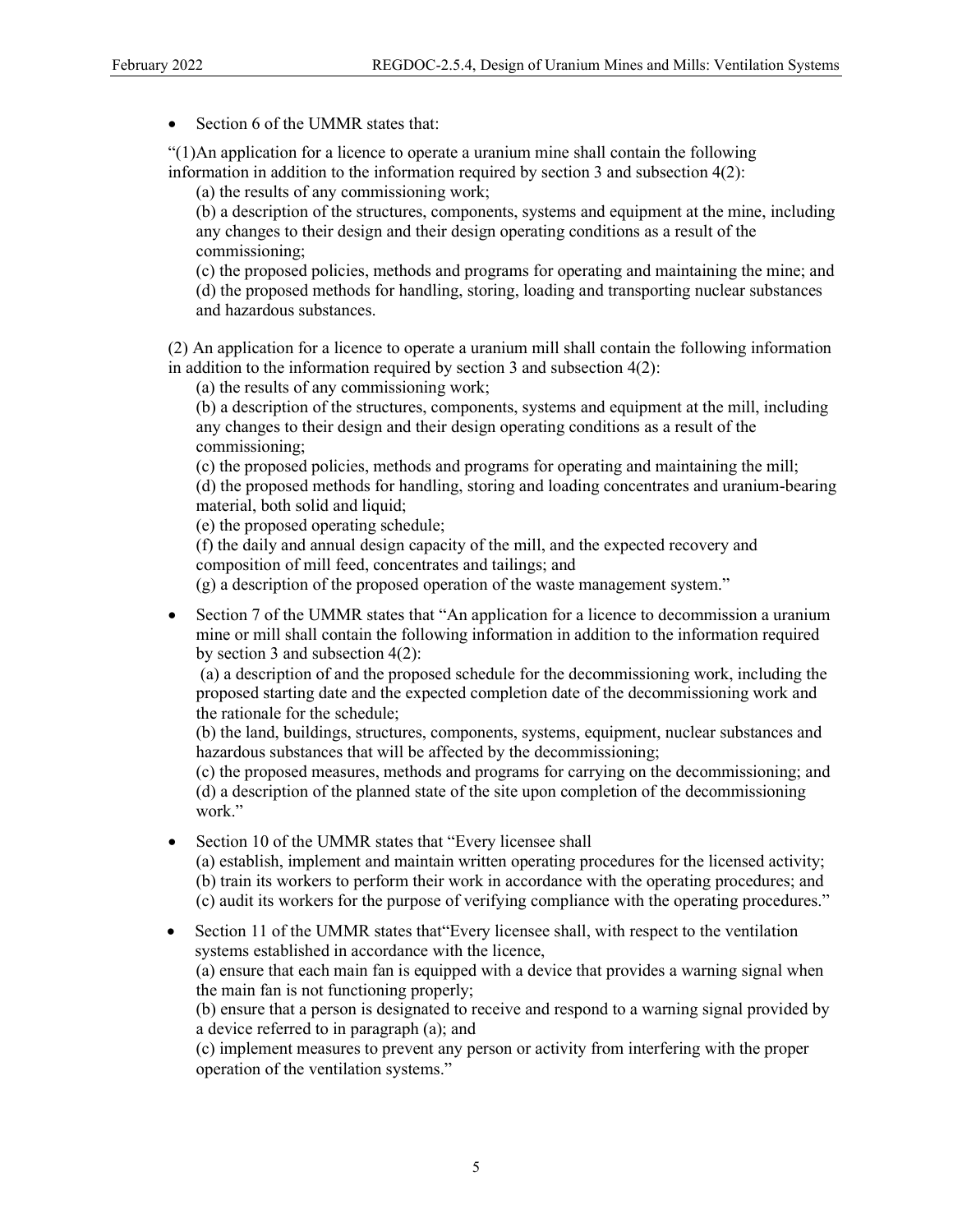• Section 12 of the UMMR states that: "(1) Where a ventilation system in a work place is not functioning in accordance with a licence, the licensee shall

- (a) implement alternative measures to protect the health and safety of its workers; and
- (b) ensure that only the work necessary to restore that system is performed in the work place.
- (2) Before a worker performs any work that is necessary to restore a ventilation system, the licensee shall inform the worker of the protective measures that have been taken and are to be taken in connection with the work."
- Section 16 of the UMMR states that:
	- "(1) Every licensee shall keep a record of
	- (a) its operating and maintenance procedures;
	- (b) its mine plans showing the actual and planned mine workings;
	- (c) the schedules for all of its planned mining operations;

(d) the plans of every tailings-containment structure and area and every diversion structure and system associated with the waste management system;

(e) the design of the uranium mine or mill and of the components and systems installed at the mine or mill;

(f) the method and relevant data used to ascertain the doses of radiation received by the workers at the uranium mine or mill and the intake of radioactive nuclear substances by those workers;

(g) any measurement made in accordance with the licence or the regulations made under the Act;

(h) the inspections and maintenance carried out in accordance with the licence or the regulations made under the Act;

- (i) the quantity of air delivered by each main fan;
- (j) the performance of each dust control system; and
- (k) the training received by each worker.
- (2) Every licensee shall make the records referred to in subsection (1) available at the uranium mine or mill to the workers and a workers' representative.
- (3) Every licensee shall retain a record of the training referred to in paragraph (1)(k) for the period that the worker is employed at the uranium mine or mill.
- (4) Every licensee shall post, at a location within the uranium mine or mill that is accessible to all workers and where it is most likely to come to their attention, a record of the measurements made in respect of every work place in accordance with the licence and these Regulations."

#### 2. Environmental Assessment and Licensing Processes

The *Nuclear Safety and Control Act* obliges the CNSC to determine, before issuing a licence, whether the applicant for the licence is qualified and will make adequate provision for the health and safety of persons, national security and protection of the environment and measures required to implement Canada's international obligations. To make these determinations, the CNSC needs credible and relevant information from applicants.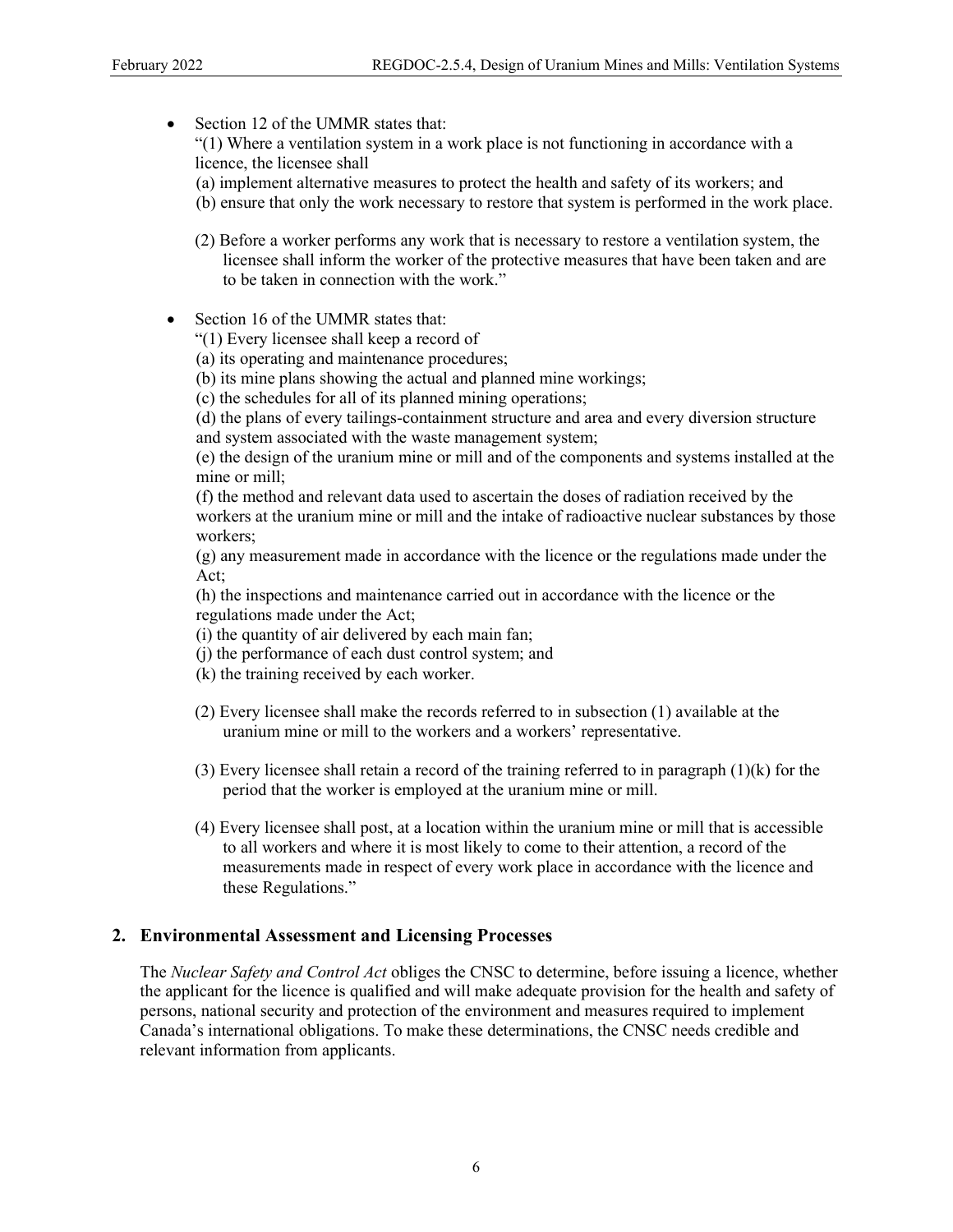#### 2.1 Environmental assessment process

Upon receipt of a licence application to prepare a site for and construct an uranium mine and/or mill facility and a complete project description, the CNSC determines whether the activity in the application requires an environmental assessment (EA) pursuant to the *Canadian Environmental* Assessment Act, 2012 (CEAA 2012). The CEAA 2012 sets out the federal EA process in Canada; EAs under the CEAA 2012 identify if a specific project is likely to cause significant environmental effects, and determine whether those effects can be mitigated. By considering environmental effects and mitigation early in project planning, potential delays and unnecessary costs can be avoided or reduced.

The CNSC is the sole federal responsible authority for conducting an EA for designated projects identified in the *Regulations Designating Physical Activities*. For additional information on EAs under the CEAA 2012 and the CNSC licensing process, refer to REGDOC-3.5.1, *Licensing Process* for Class I Facilities and Uranium Mines and Mills. For additional information on the EA process under the CEAA 2012, refer to REGDOC-2.9.1, *Environmental Protection: Environmental* Principles, Assessments and Protection Measures.

#### 2.2 Licensing process

The CNSC's licensing process for uranium mines and mills follows the stages laid out in the Uranium Mines and Mills Regulations, proceeding progressively through site preparation and construction, operating, decommissioning and abandonment phases. At each licensing stage, the CNSC determines if the licence applicant is qualified and has made adequate provision for the protection of the environment, the health and safety of persons, and the maintenance of national security and measures required to implement international obligations to which Canada has agreed. If satisfied, the CNSC may issue a licence that contains appropriate conditions.

Typically, a CNSC licence incorporates the applicant's commitments and any other conditions that the CNSC considers necessary in the interests of health and safety of persons, national security and protection of the environment.

The information required by the CNSC at each licence application stage is influenced by case-specific circumstances. Typically, the information supplied at one stage serves as a building block for the next. An application for a CNSC licence may include new information or, in accordance with section 7 of the *General Nuclear Safety and Control Regulations*, it may incorporate by reference any information that is contained in another CNSC-issued licence. For additional information on EAs under the CEAA 2012 and the CNSC licensing process, refer to REGDOC-3.5.1, *Licensing Process* for Class I Facilities and Uranium Mines and Mills.

#### 2.3 CNSC point of contact

The CNSC assigns every applicant or licensee a single point of contact, who can clarify or explain the information in this document if necessary.

The applicant should contact the CNSC early on to request the name and contact information of the person assigned to their application.

To contact the CNSC: Tel.: 613-995-5894 or 1-800-668-5284 (in Canada only) Fax: 613-995-5086 Email: info@cnsc-ccsn.gc.ca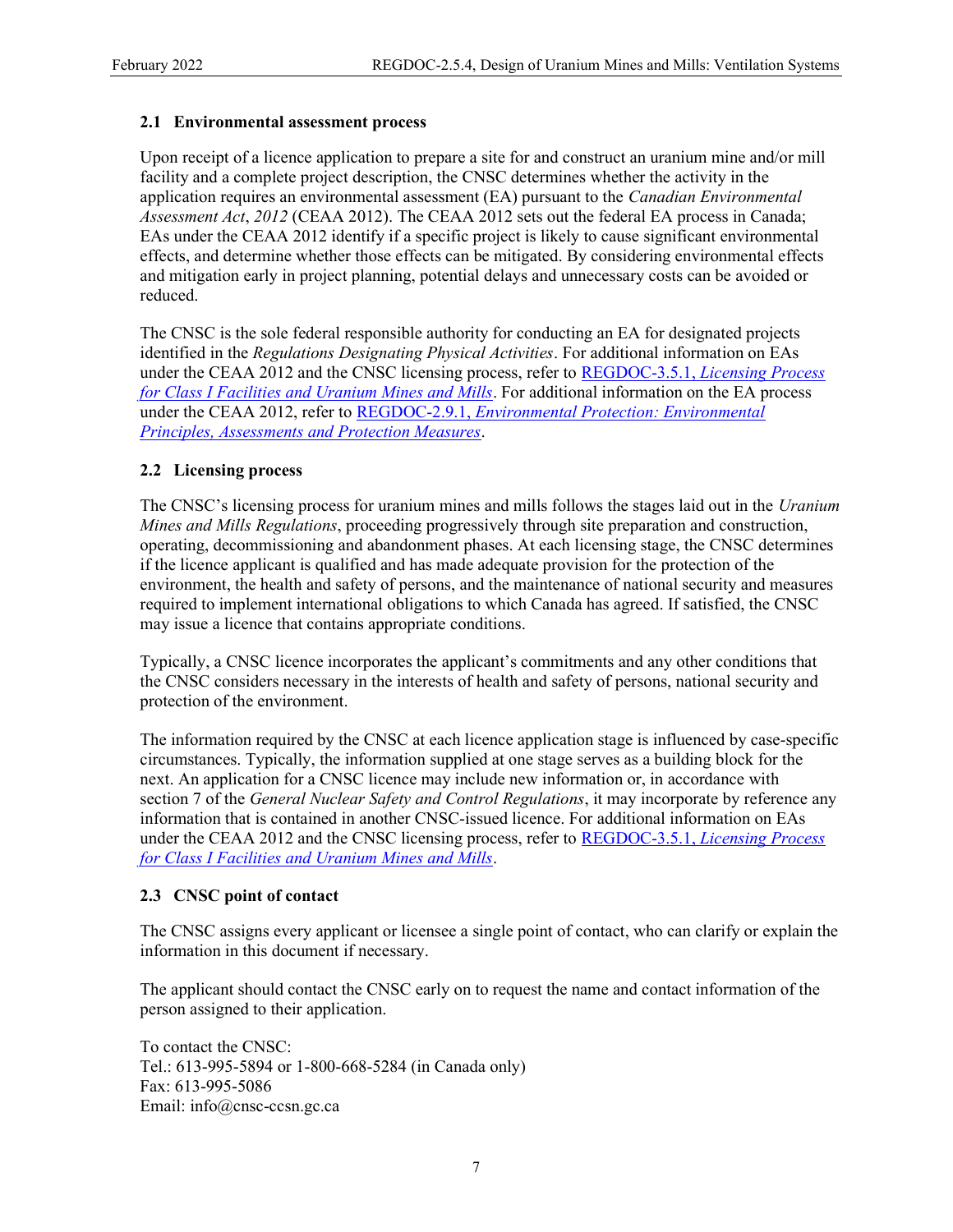#### 2.4 Submission of licence application

The applicant should ensure that the application is complete, dated and signed by the appropriate authority (the licence applicant), and that all supporting documents are clearly identified and crossreferenced.

If the licence application is subject to the *Canadian Nuclear Safety Commission Cost Recovery Fees* Regulations, payment must be enclosed. For further details, contact the CNSC Cost Recovery Group at (613) 995-5894 or toll-free at 1-888-229-2672.

The applicant should send two printed copies of the signed and dated application to the Commission at the following address:

Commission Registrar Canadian Nuclear Safety Commission P.O. Box 1046, Station B 280 Slater Street Ottawa, ON K1P 5S9

As required by section 27 of the *General Nuclear Safety and Control Regulations*, the applicant must keep a complete copy of the application for their records.

Applicants are strongly encouraged to submit the documents in electronic format (for example, on secure memory devices).

All information submitted is subject to the provisions of the *Access to Information Act* and the Privacy Act. It is the responsibility of the applicant to identify and justify any material that is not suitable for disclosure in accordance with those acts.

#### 3. Overview of Ventilation Requirements in Legislation

The Uranium Mines and Mills Regulations contain both direct and indirect references to the ventilation of uranium mines or mills. Section 3 is a comprehensive summary of the general information to be included in an application for a uranium mine or mill licence, except for a licence to abandon. The section includes requirements that pertain exclusively to the ventilation of uranium mines or mills, as well as others that encompass, but are not limited to, ventilation-related matters.

Sections 4, 5, 6 and 7 of the *Uranium Mines and Mills Regulations* address ventilation systems and related matters, among other topics. These subjects include:

- codes of practice
- design of the mine or mill
- results of commissioning work
- design of equipment, systems and components
- quality assurance
- commissioning plans
- operating, maintenance and decommissioning policies, methods and procedures

Section 10 pertains to both ventilation-related and non-ventilation-related matters. It requires uranium mine and mill licensees to:

establish, implement and maintain written operating procedures for their licensed activities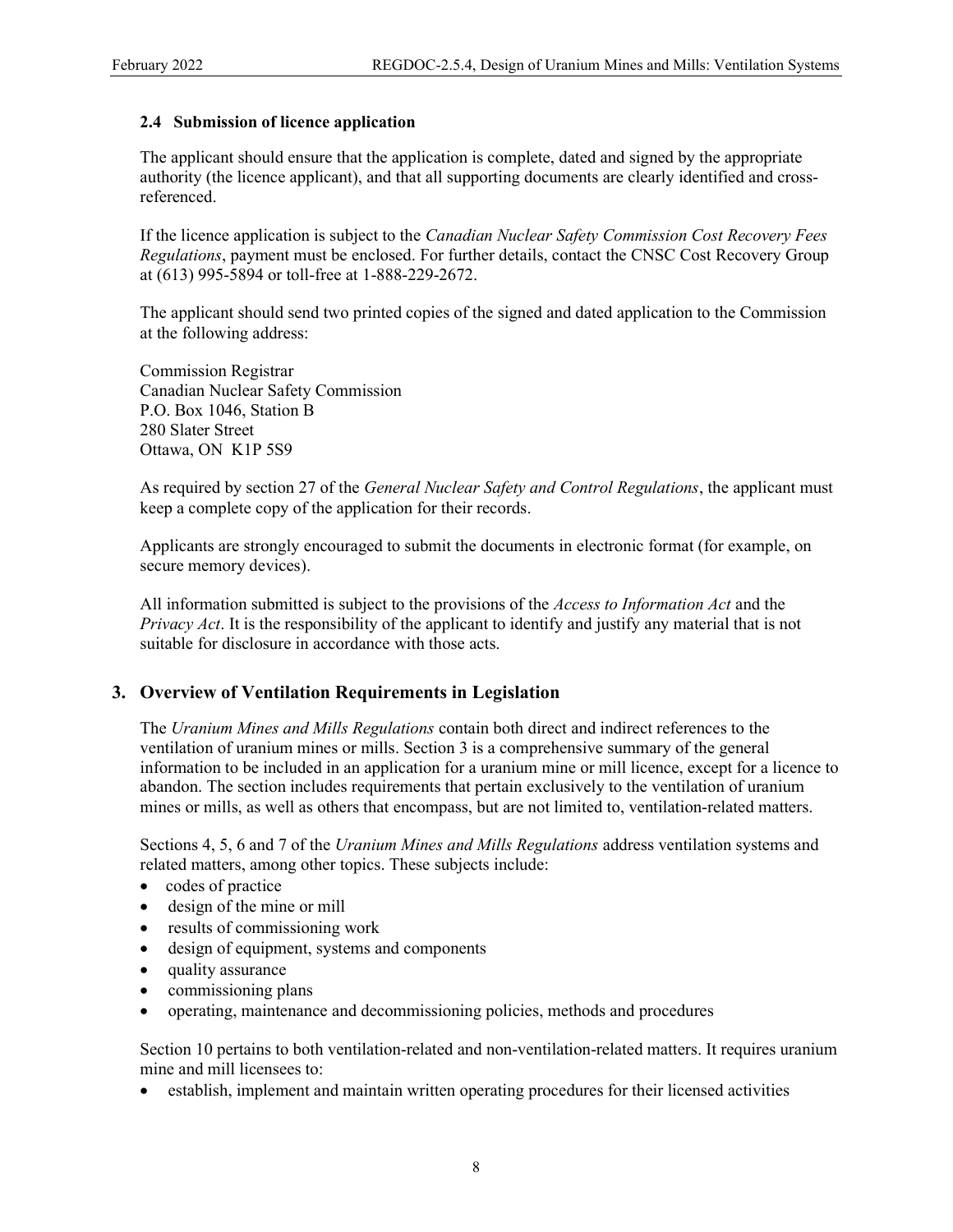- train their workers to perform work in accordance with operating procedures
- audit their workers for the purpose of verifying compliance with operating procedures

Sections 11 and 12 specify the actions to be taken by CNSC licensees with respect to the operation or malfunction of ventilation systems.

Section 16 requires licensees to keep certain records, including those for ventilation systems and activities, and to make these records available to workers and workers' representatives.

#### 4. Information Requirements at Prescribed Licensing Stages

Radiation safety in uranium mines and mills depends partly on the provision of adequate ventilation in the workplace, and the ventilation-related requirements discussed in this guide appear in the Uranium Mines and Mills Regulations (UMMR). Historically, uranium mines and mills have used active or passive ventilation measures to limit concentrations of airborne radioactivity in workplaces. When properly designed, constructed, monitored and maintained, such systems have proven to be practical and effective in reducing radiation hazards.

Under the UMMR, applicants for all classes of uranium mine and mill licences, except a licence to abandon, are responsible for submitting prescribed information pertaining to any proposed ventilation systems or activities. These information requirements will vary with the licensing stage. For example, an application for a uranium mine or mill operating licence should typically include a description of the finalized proposal (i.e., the "policies, methods and procedures") for operating and maintaining any proposed ventilation system and "as-built" design details, whereas more preliminary information on operating and maintenance policies, methods and procedures might suffice at the siting and construction stage. Conversely, proponents who plan to use unproven or novel technologies or methods might need to provide more rigorous substantiations at an earlier licensing stage than proponents of more conventional, proven approaches.

For uranium mines and mills, the ventilation-related measures and activities proposed will depend partly on unique combinations of legislated requirements and case-specific factors, at all stages of the licensing process. These factors will reflect the options open to applicants or proponents and their respective preferences, and include site, environmental and technological constraints, such as orebody characteristics, mining and processing technologies, facility designs and operating methods.

In addition to fulfilling regulatory requirements, proponents of uranium mine or mill projects may be assigned additional undertakings to complete. Supplemental work, or undertakings, can be identified through either the environmental assessment review process or licensing hearings, or both. Undertakings and conditions can be assigned by the CNSC or other government bodies from which approvals are required.

At all licensing stages, the CNSC will review any proposed ventilation systems or activities against regulatory requirements, and will consider relevant information that pertains directly or indirectly to the systems or activities. The NSCA and regulations do not prescribe the form of applications for uranium mine or mill licences, but state only the type of information that is to be included. However, to aid regulatory review, the information contained in licence applications should be organized and presented clearly and logically.

The following sections summarize and discuss information requirements for uranium mine and mill ventilation systems.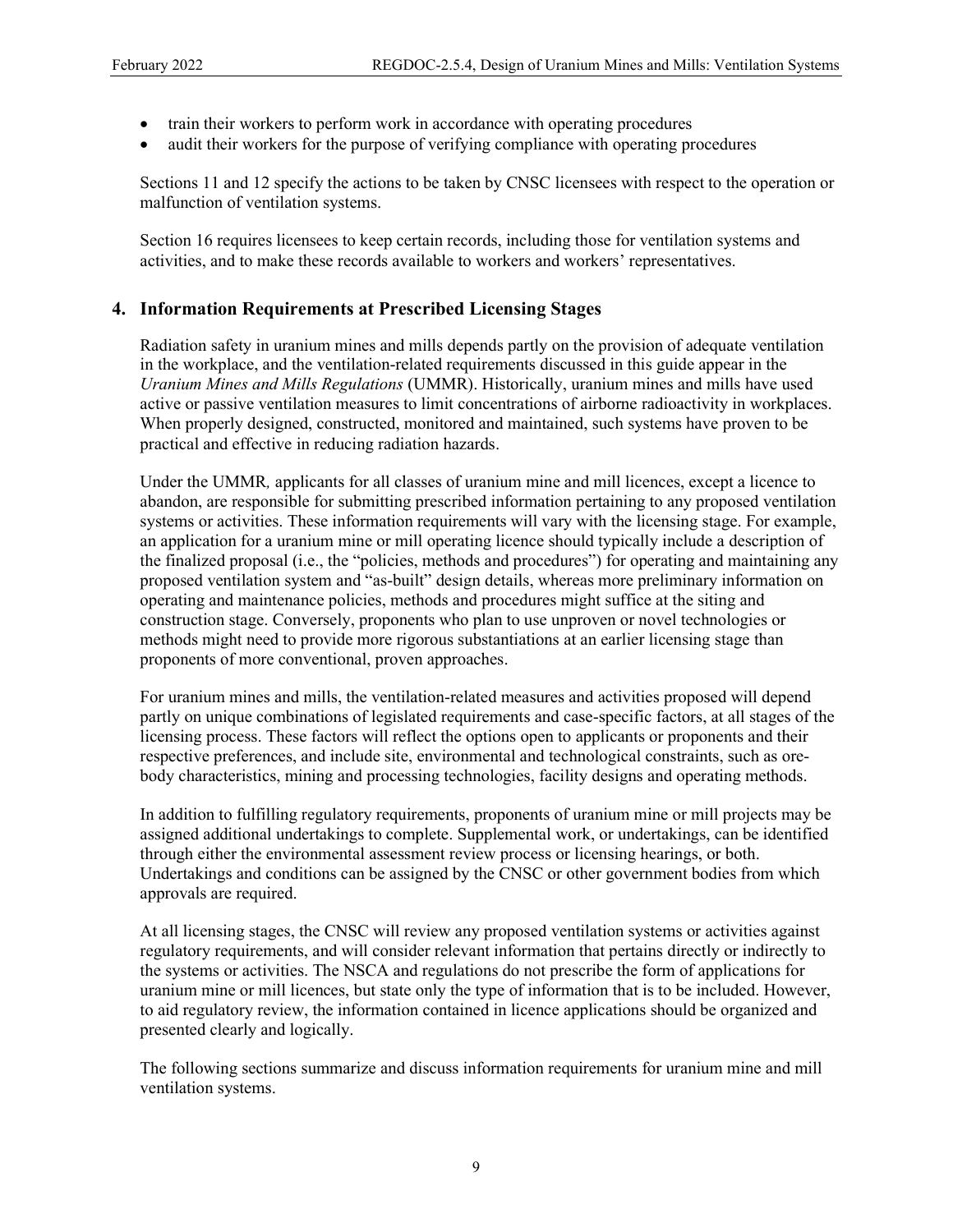#### 4.1 All classes of licences except a licence to abandon

#### **Requirements**

Subparagraphs 3(d)(vii) and 3(d)(viii) of the UMMR require an application for any CNSC licence in respect of a uranium mine or mill, other than a licence to abandon, to contain descriptions of:

- the proposed ventilation and dust control methods
- the proposed equipment for controlling air quality
- the proposed level of effectiveness of and inspection schedule for the ventilation and dust control systems

#### Guidance

The description of the proposed level of effectiveness of the ventilation and dust control systems should explain how the system will be or has been optimized in accordance with the ALARA (as low as reasonably achievable) principle of dose limitation.

If alternative radiation protection measures are to be substituted for engineered ventilation measures, these measures should be described and justified in the context of the applicant's radiation protection program.

The licence application should demonstrate that the proposed ventilation designs are appropriate and that the related performance predictions are valid. This documentation could include descriptions of supporting assumptions, criteria, calculations, research, modelling results, drawings, plans, or diagrams.

#### 4.2 Licence to prepare a site for and construct

#### Requirements

In addition to the information required by subparagraphs  $3(d)(vii)$  and  $3(d)(viii)$  of the UMMR, an application for a licence to prepare a site for and construct a uranium mine or mill shall contain the following information, where it is relevant to the ventilation of the mine or mill:

- a proposed code of practice that includes:
	- a) any action level that the applicant considers necessary for purposes of subsection 4(2) of the UMMR
	- b) a description of any action that the applicant will take if an action level is reached, and
	- c) the reporting procedures that will be followed if an action level is reached (subsection  $4(2)$ )
- a description of the proposed design of the mine or mill (paragraphs  $5(1)(a)$ ,  $5(2)(a)$ )
- a description of the components, systems and equipment proposed to be installed at the mine or mill, including their design operating conditions (paragraphs  $5(1)(c)$ ,  $5(2)(c)$ )
- the proposed quality assurance program for the mine or mill (paragraphs  $5(1)(d)$ ,  $5(2)(d)$ )
- the results of a process-hazard analysis and a description of how those results have been taken into account (paragraphs  $5(1)(e)$ ,  $5(2)(e)$ )
- the proposed commissioning plan for the ventilation components, systems, and equipment to be installed at the mine or mill (paragraphs  $5(1)(i)$ ,  $5(2)(i)$ )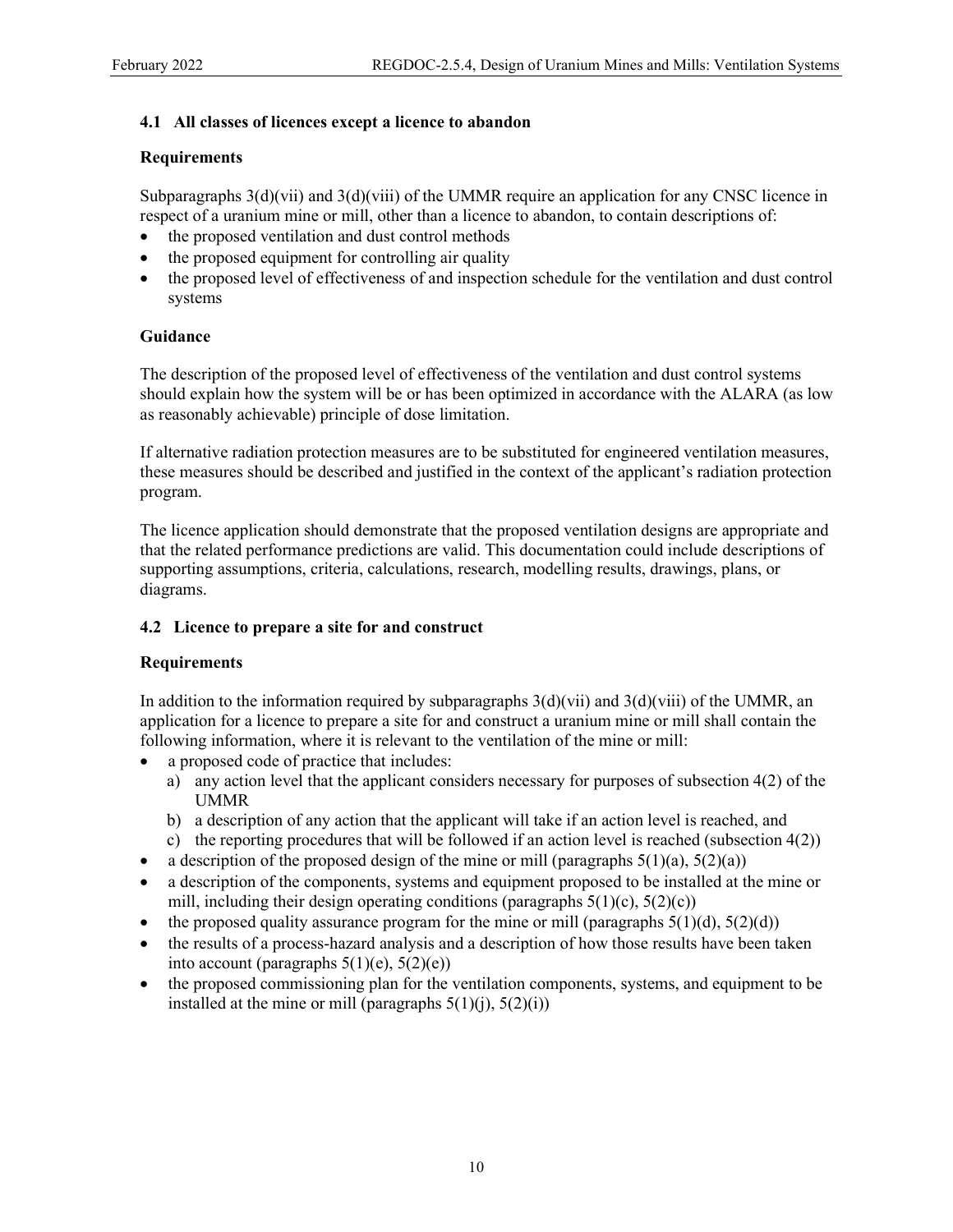#### Guidance

The information that is submitted to meet the information requirements listed above for a licence to prepare a site for and construct a uranium mine or mill should typically include such supporting details as:

- a description of any alarm system or component, including a main fan warning device, that will be installed to ensure that the ventilation system operates safely (subsection 11(a))
- a description of any design provisions to ensure effective separation of primary air intakes and exhausts
- a description of any proposed auxiliary ventilation systems
- the preliminary programs for monitoring air quality and quantity
- a description of the quantity and quality of air that is to be supplied to each workplace area;
- a description of the expected rate of air exchange in the workplace after installation of any proposed ventilation systems
- a description of the expected air quality in the workplace after installation of any proposed ventilation systems
- a description of any administrative provisions to ensure effective operation of the ventilation system
- proposed operating parameters for winter and summer; and
- any proposed measures to control the movement of radiation from unventilated to ventilated areas of underground mines

#### 4.3 Licence to operate

#### Requirements

In addition to the information required by subparagraphs  $3(d)(vii)$  and  $3(d)(viii)$  of the UMMR, an application for a licence to operate a uranium mine or mill shall contain the following information, where it is relevant to the ventilation of the mine or mill:

a proposed code of practice that includes:

(a) any action level that the applicant considers necessary for purposes of subsection 4(2) of the UMMR

(b) a description of any action that the applicant will take if an action level is reached, and (c) the reporting procedures that will be followed if an action level is reached (subsection  $4(2)$ )

- the proposed policies, methods and programs for operating and maintaining the ventilation systems (paragraphs  $6(1)(c)$ ,  $6(2)(c)$ )
- a description of the structures, components, systems and equipment that have been constructed or installed at the mine or mill, and their design operating conditions as a result of commissioning (paragraphs  $6(1)(b)$ ,  $6(2)(b)$ )
- the results of any commissioning work (paragraph  $6(1)(a)$ )
- the measures to ensure that a person is designated to receive and respond to a warning signal provided by a main-fan warning device (subsection 11(b))
- the measures that are to be implemented to prevent any person or activity from interfering with the proper operation of the ventilation system (subsection  $11(c)$ ) the measures that the applicant proposes to implement to protect the health and safety of workers if the ventilation system in the licensed workplace fails to function in accordance with the licence (paragraph  $12(1)(a)$ )
- the measures that the licence applicant proposes to implement to ensure, in the event of a ventilation system not functioning in accordance with a licence, that only the work that is immediately necessary to restore the system is performed in the affected workplace (paragraph  $12(1)(b)$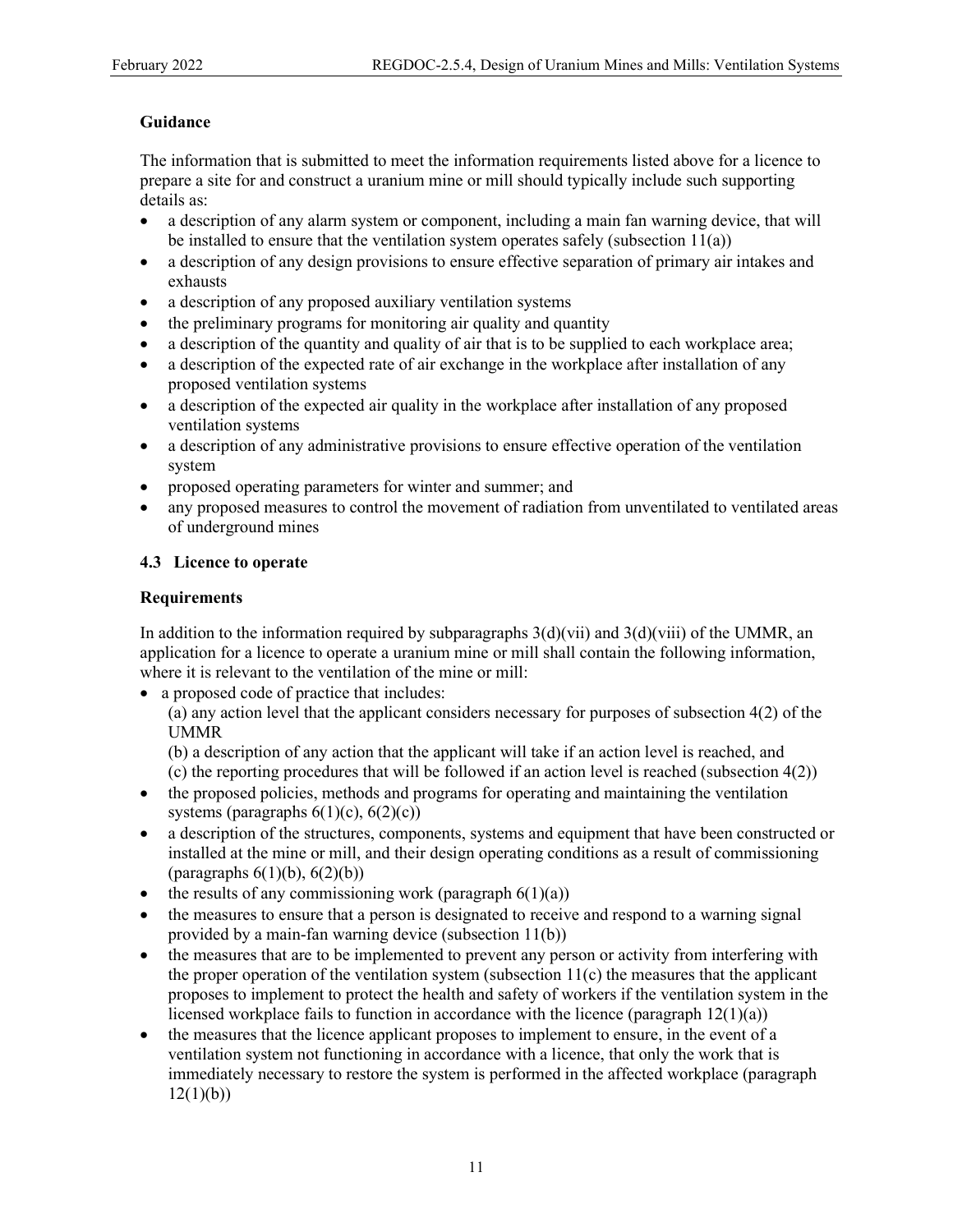how the licensee will inform a worker of the protective measures that have been taken and are to be taken in connection with any work necessary to restore a ventilation system (subsection 12(2))

#### Guidance

To meet the above requirements as they pertain to ventilation systems or related measures, an application for a licence to operate a uranium mine or mill should include or incorporate the relevant information, whether new or previously submitted.

Accordingly, an application to the CNSC for a uranium mine or mill operating licence should demonstrate that any engineered ventilation system will be operated, monitored and maintained in accordance with regulatory requirements. Typically, the application should describe:

- the dimensions, location and layout of ventilation ducts
- the location, type and use of all ventilation system controls and regulators
- the design, location and operation of any equipment or devices to measure air quality or air quantity
- the location of system air intakes and exhausts
- how the ventilation system has been constructed to meet any relevant conditions of the associated CNSC licence to prepare a site for and construct the facility
- any available results from the monitoring of the performance of the ventilation system during commissioning
- any planned changes with respect to the design, operation, monitoring, maintenance or performance of the engineered ventilation system
- any proposed code of practice with respect to the ventilation system
- the policies, methods and procedures for operating, maintaining and controlling the ventilation system

#### 4.4 Licence to decommission

#### Requirements

In addition to the information required by subparagraphs  $3(d)(vii)$  and  $3(d)(viii)$  of the UMMR, the regulations stipulate that an application for a licence to decommission a uranium mine or mill shall contain the following information where it is relevant to the ventilation of the mine or mill.

a proposed code of practice that includes:

(a) any action level that the applicant considers necessary for purposes of subsection 4(2) of the UMMR

(b) a description of any action that the applicant will take if an action level is reached, and (c) the reporting procedures that will be followed if an action level is reached (subsection  $4(2)$ )

- the proposed schedule for the decommissioning work, including the proposed starting date and the expected completion date of the decommissioning work and the rationale for the schedule (subsection 7(a))
- a description of the land, buildings, structures, components, systems, equipment, nuclear substances and hazardous substances that will be affected by the decommissioning (subsection 7(b))
- the proposed measures, methods and programs for carrying on the decommissioning (subsection  $7(c)$
- a description of the planned state of the site upon completion of the decommissioning work (subsection 7(d))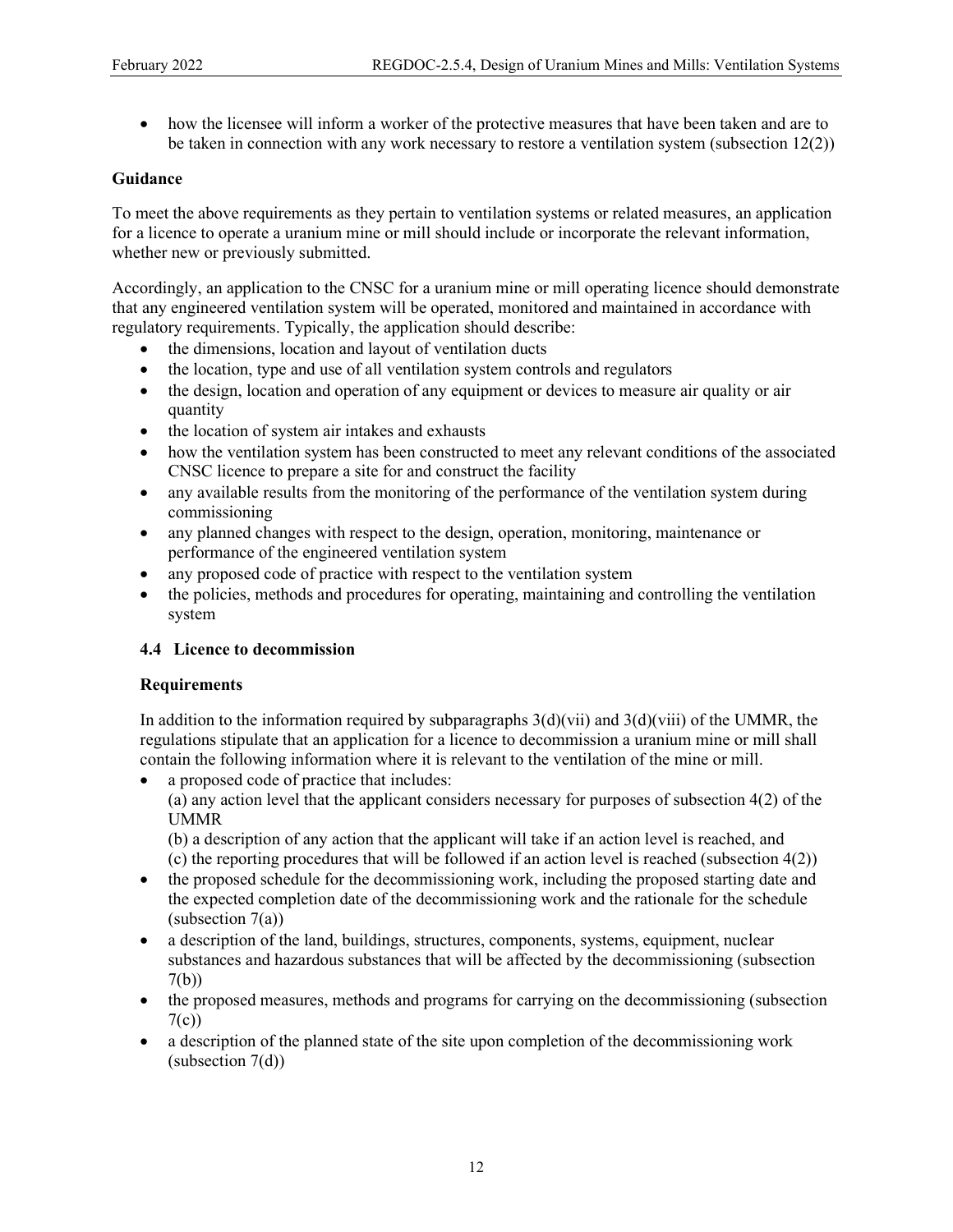#### Guidance

The information submitted in support of an application for a licence to decommission should address the requirements listed above to a level of detail and accuracy that demonstrates that the applicant has made adequate allowance for the health and safety of persons, national security and protection of the environment during decommissioning.

One example of making adequate allowance might be to provide enhanced ventilation during some or all decommissioning activities. This could involve the continued use, with or without modifications, of a ventilation system that was used during the operating phase, or the use of new measures. Accordingly, a licence applicant's preferred measures will typically be influenced by case-specific circumstances, such as whether previously installed ventilation systems have become radioactively contaminated during use, or whether the proposed ventilation systems are likely to become similarly contaminated upon use. To expedite regulatory review and licensing, the application for a decommissioning licence should address any such possibilities.

CNSC staff need to know the details of an applicant's proposed decommissioning plans, so that it can evaluate the adequacy of any proposed use or decommissioning of ventilation systems and equipment.

To help control radiation doses to workers and the public during decommissioning activities, action levels that involve ventilation activities or results can be incorporated into codes of practice at uranium mines or mill.

#### 5. Operational and Maintenance-Related Requirements

#### Requirements

If a code of practice is referred to in a uranium mine or mill licence, the licensee is required by section 9 of the *Uranium Mines and Mills Regulations* (UMMR) to post a copy of the code of practice at a location within the uranium mine or mill that is accessible to all workers and where it is most likely to come to their attention.

Paragraph 10(a) of the UMMR obliges every CNSC licensee to establish, implement and maintain written procedures for the conduct of licensed activities. Accordingly, uranium mine and mill licensees that use ventilation systems to help protect their workers and the public must establish, implement and maintain written procedures to ensure that these systems operate effectively. These operating procedures should include provisions, such as inspection, surveillance or sampling programs, for purposes of evaluating, controlling and demonstrating the effectiveness of the associated systems.

Paragraph 10(b) of the UMMR further obliges licensees to train their workers to perform work in accordance with operating procedures. To meet this obligation as it relates to a ventilation system at a uranium mine or mill, the licensee must ensure that the workers who are responsible for following the ventilation-related operating procedures receive training to perform their work.

Paragraph 10(c) of the UMMR also obliges licensees to audit their workers for the purpose of verifying compliance with the relevant operating procedures for the conduct of licensed activities, including those for ventilation systems at uranium mines and mills.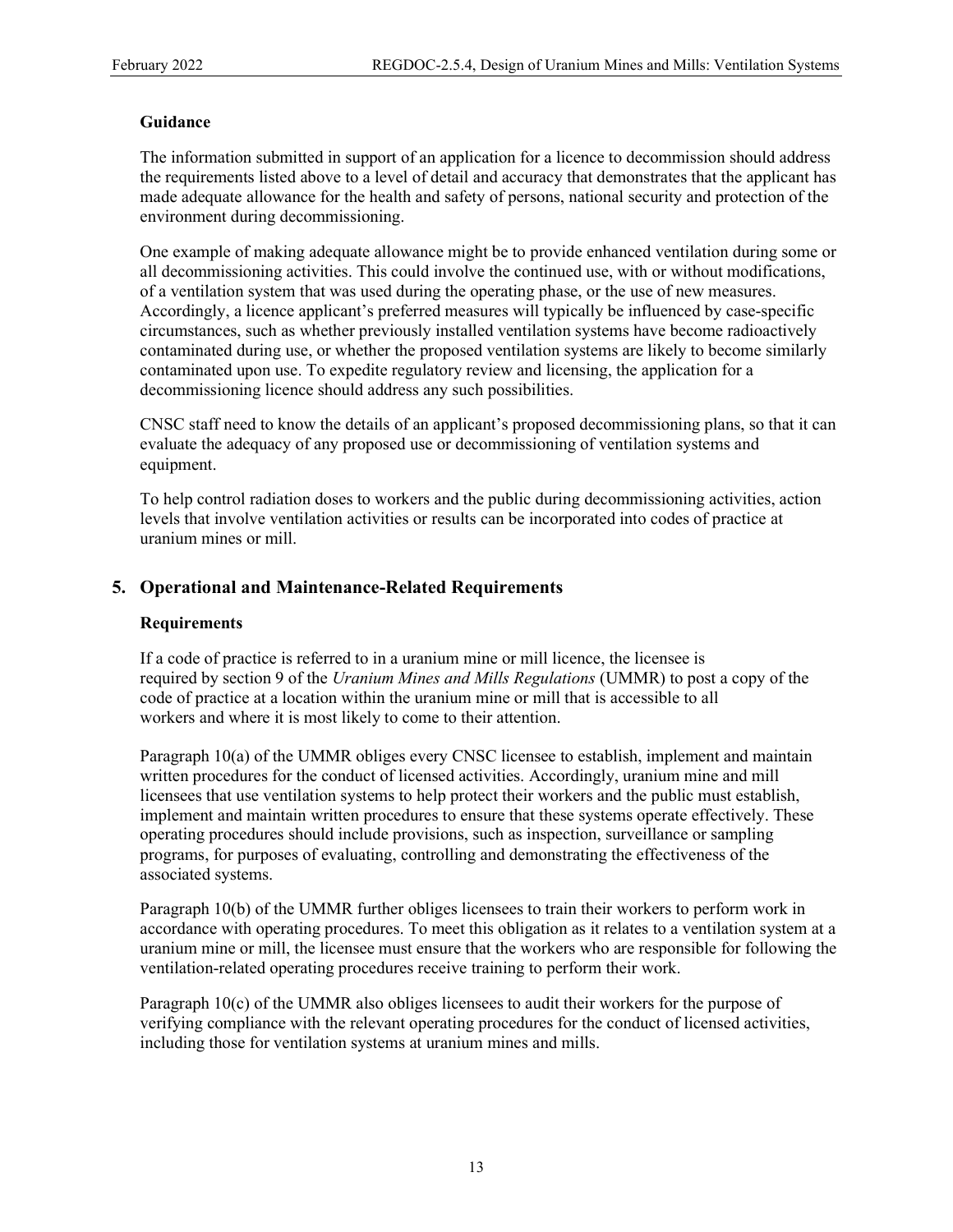Section 11 of the UMMR requires every licensee to:

- ensure that each main fan of the ventilation systems established in accordance with the licence is equipped with a device that provides a warning signal when the main fan is not functioning properly (paragraph 11(a))
- ensure that a person is designated to receive and respond to any warning signal provided by the main-fan warning device (paragraph 11(b))
- implement measures to prevent any person or activity from interfering with the proper operation of the ventilation systems (paragraph  $11(c)$ )

Where a ventilation system in a uranium mine or mill workplace is not functioning in accordance with the licence, section 12 of the UMMR requires the licensee to:

- implement alternative measure to protect the health and safety of the workers (paragraph  $12(1)(a)$
- ensure that only the work necessary to restore the ventilation system is performed in the workplace (paragraph 12(1)(b))

Subsection 12(2) of the UMMR stipulates that before a worker performs any work that is necessary to restore a ventilation system at a uranium mine or mill, the uranium mine or mill licensee shall inform the worker of the protective measures that have been taken, and are to be taken in connection with the work.

Section 16 of the UMMR requires every uranium mine or mill licensee to keep the following records that pertain to, or could pertain to, mine or mill ventilation systems:

- operating and maintenance procedures (paragraph  $16(1)(a)$ )
- the design of the components and systems installed at the mine or mill (paragraph  $16(1)(e)$ )
- the method and relevant data used to ascertain the doses of radiation received by workers at the uranium mine or mill and the intake of radioactive nuclear substances by those workers (paragraph  $16(1)(f)$ )
- any measurement made in accordance with the licence or the regulations made under the Act (paragraph  $16(1)(g)$ )
- the inspections and maintenance carried out in accordance with the licence or the regulations made under the *Nuclear Safety and Control Act* (paragraph  $16(1)(h)$ )
- the quantity of air delivered by each main fan identified in the licence (paragraph  $16(1)(i)$ );
- the performance of each dust control system (paragraph  $16(1)(i)$ ) and
- the training received by each worker (paragraph  $16(1)(k)$ )

Section 16 of the UMMR requires uranium mine or mill licensees to:

- make the records referred to in subsection (1) available at the uranium mine or mill to the workers and a workers' representative (subsection 16(2))
- retain a record of the training received by workers employed at the uranium mine and mill  $subsection 16(3)$
- post at a location within the uranium mine or mill that is accessible to all workers, and where it is most likely to come to their attention, a record of the measurements made in respect of every workplace in accordance with the licence and the UMMR (subsection 16(4))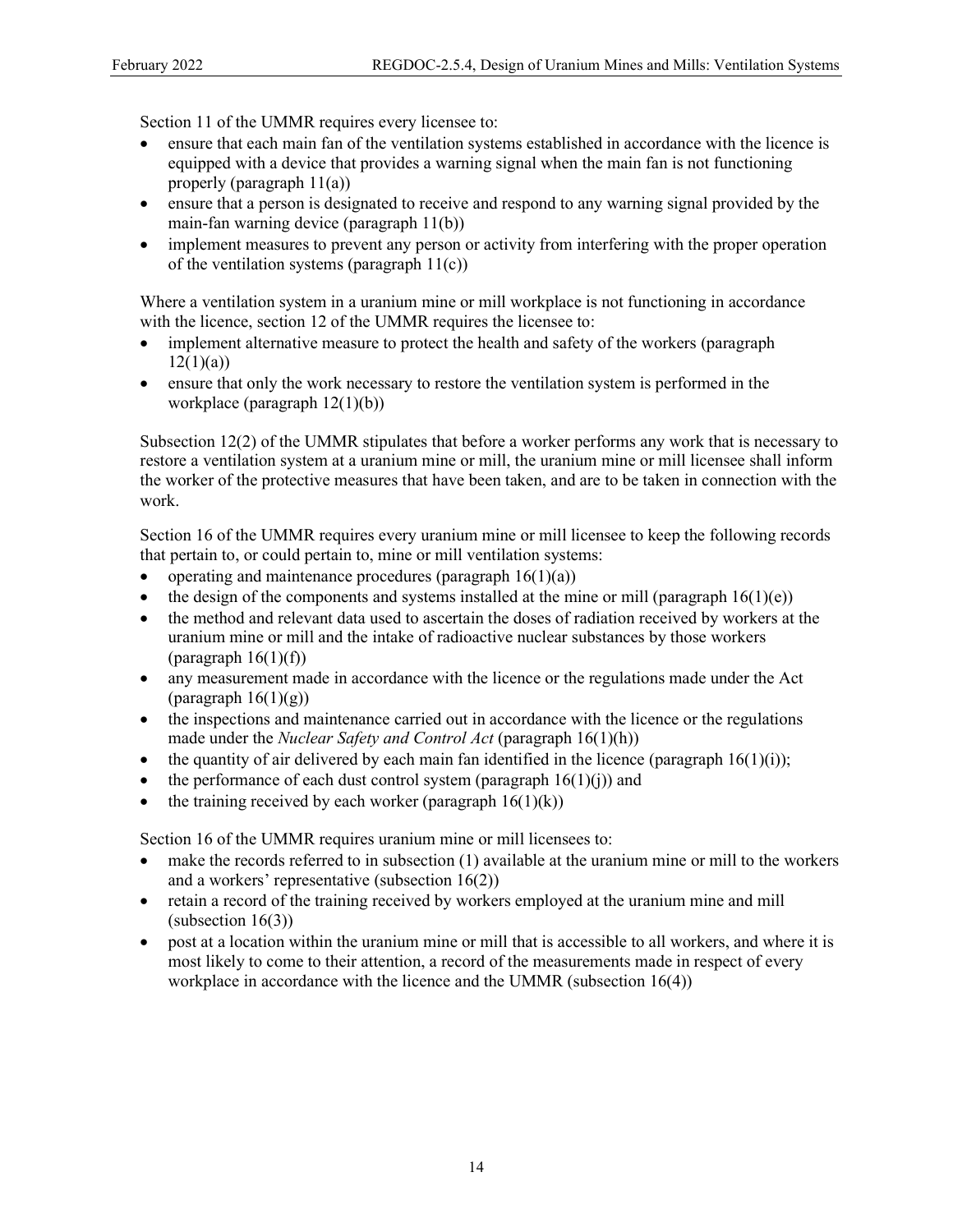## **Glossary**

For definitions of terms used in this document, see REGDOC-3.6, Glossary of CNSC Terminology, which includes terms and definitions used in the Nuclear Safety and Control Act and the regulations made under it, as well as in CNSC regulatory documents and other publications. REGDOC-3.6 is provided for reference and information.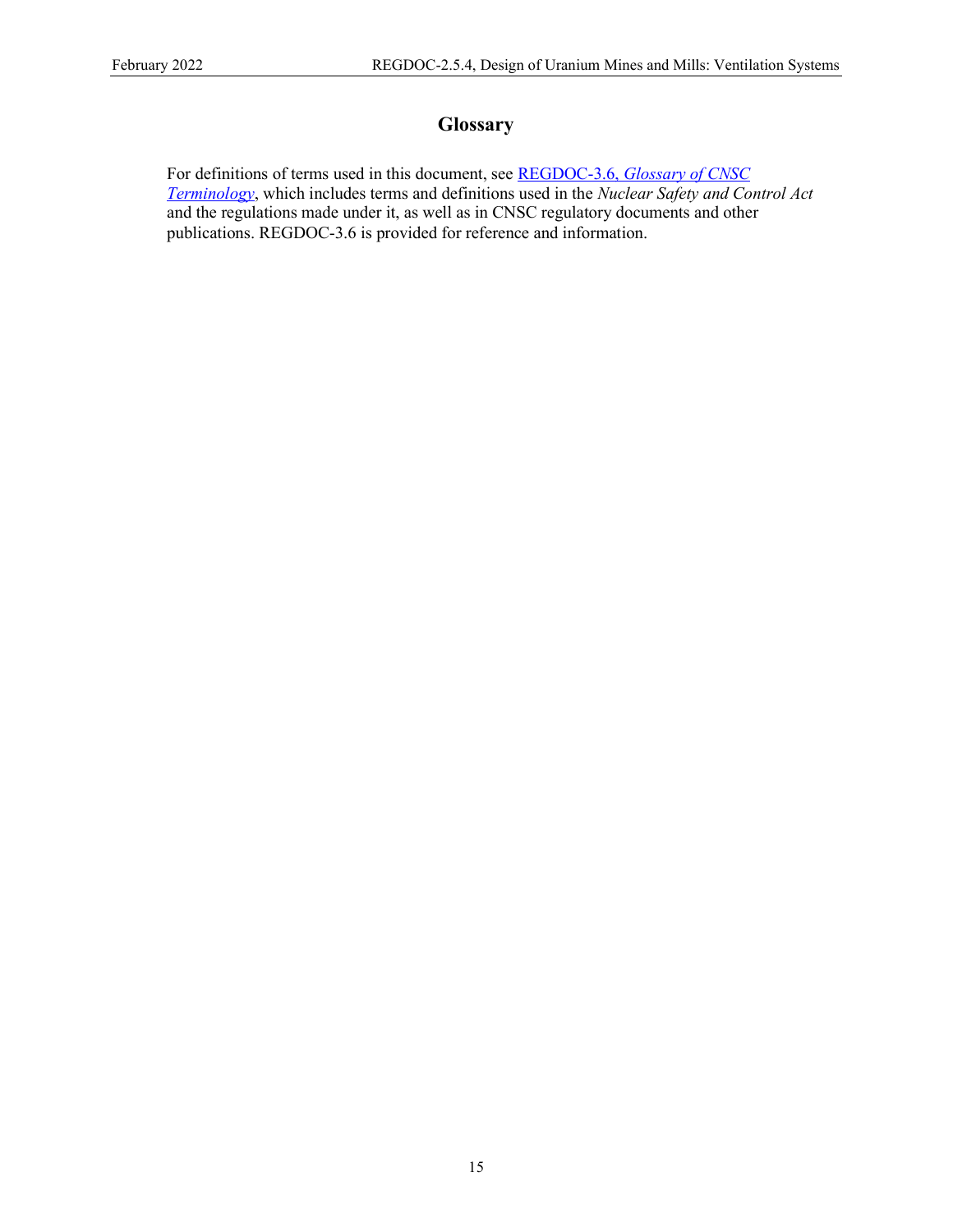# **References**

CNSC, REGDOC-3.5.1, Licensing Process for Class I Facilities and Uranium Mines and Mills, Ottawa, Canada, 2015.

CNSC, REGDOC-2.9.1, Environmental Protection: Environmental Principles, Assessments and Protection Measures, Ottawa, Canada, 2016.

CNSC, G-129, Revision 1, Keeping Radiation Exposures and Doses "As Low as Reasonably Achievable (ALARA)", Ottawa, Canada, 2004.

CNSC, G-4, Measuring Airborne Radon Progeny at Uranium Mines and Mills, Ottawa, Canada, 2003.

CNSC, G-228, Developing and Using Action Levels, Ottawa, Canada, 2001.